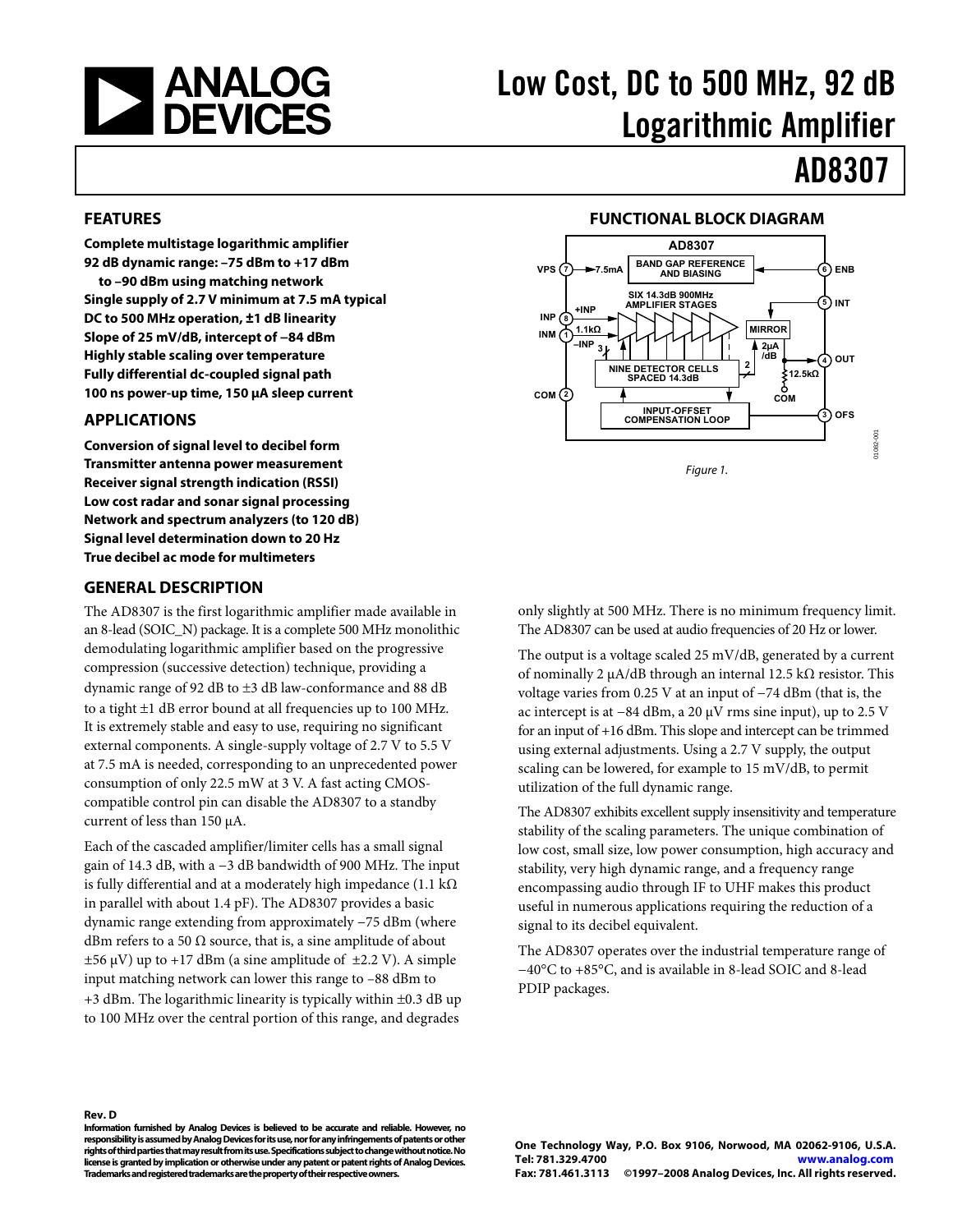# <span id="page-1-0"></span>**TABLE OF CONTENTS**

### **REVISION HISTORY**

#### 7/08-Rev. C to Rev. D

#### 10/06-Rev. B to Rev. C

#### $6/03$ -Rev. A to Rev. B

| Measurement System with 120 dB Dynamic Range 21 |  |
|-------------------------------------------------|--|
|                                                 |  |
|                                                 |  |
|                                                 |  |
|                                                 |  |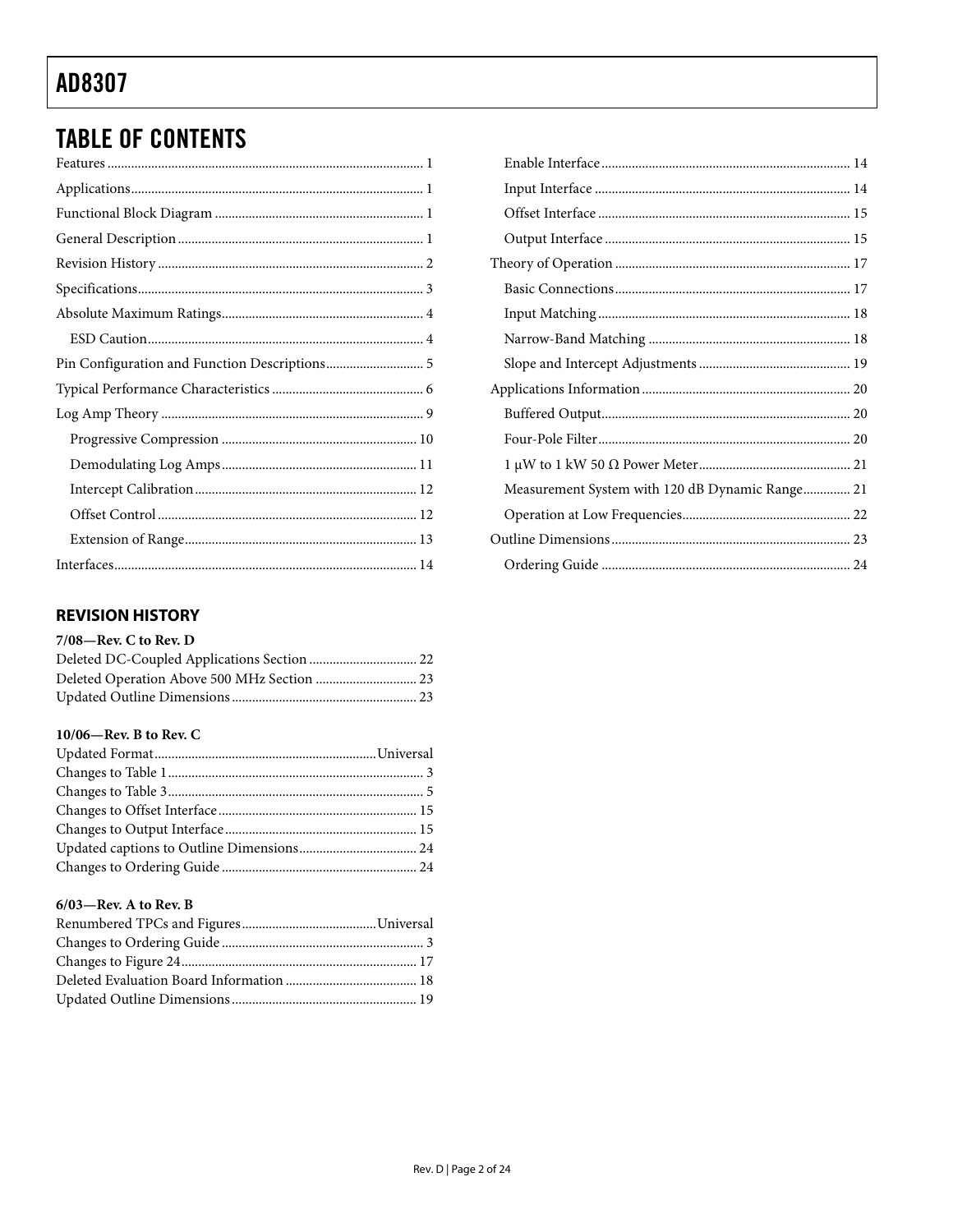### <span id="page-2-0"></span>SPECIFICATIONS

 $V_s = 5$  V, T<sub>A</sub> = 25°C, R<sub>L</sub> ≥ 1 MΩ, unless otherwise noted.

#### **Table 1.**

| <b>Parameter</b>                     | <b>Conditions</b>                                      | Min    | <b>Typ</b> | <b>Max</b> | Unit        |
|--------------------------------------|--------------------------------------------------------|--------|------------|------------|-------------|
| <b>GENERAL CHARACTERISTICS</b>       |                                                        |        |            |            |             |
| Input Range (±3 dB Error)            | From noise floor to maximum input                      |        | 92         |            | dB          |
| Input Range (±1 dB Error)            | From noise floor to maximum input                      |        | 88         |            | dB          |
| Logarithmic Conformance              | $f \le 100$ MHz, central 80 dB                         |        | ±0.3       | ±1         | dB          |
|                                      | $f = 500$ MHz, central 75 dB                           |        | ±0.5       |            | dB          |
| Logarithmic Slope                    | Unadjusted <sup>1</sup>                                | 23     | 25         | 27         | mV/dB       |
| vs. Temperature                      |                                                        | 23     |            | 27         | mV/dB       |
| Logarithmic Intercept                | Sine amplitude, unadjusted <sup>2</sup>                |        | 20         |            | μV          |
|                                      | Equivalent sine power in 50 $\Omega$                   | $-87$  | $-84$      | $-77$      | dBm         |
| vs. Temperature                      |                                                        | $-88$  |            | $-76$      | dBm         |
| <b>Input Noise Spectral Density</b>  | Inputs shorted                                         |        | 1.5        |            | nV/√Hz      |
| <b>Operating Noise Floor</b>         | $R_{\text{SOWRCE}} = 50 \Omega/2$                      |        | $-78$      |            | dBm         |
| <b>Output Resistance</b>             | Pin 4 to ground                                        | 10     | 12.5       | 15         | $k\Omega$   |
| Internal Load Capacitance            |                                                        |        | 3.5        |            | pF          |
| Response Time                        | Small signal, 10% to 90%, 0 mV to 100 mV, $C_L = 2$ pF |        | 400        |            | ns          |
|                                      | Large signal, 10% to 90%, 0 V to 2.4 V, $C_L = 2$ pF   |        | 500        |            | ns          |
| <b>Upper Usable Frequency</b>        |                                                        |        | 500        |            | <b>MHz</b>  |
| Lower Usable Frequency               | AC-coupled input                                       |        | 10         |            | Hz          |
| AMPLIFIER CELL CHARACTERISTICS       |                                                        |        |            |            |             |
| Cell Bandwidth                       | $-3 dB$                                                |        | 900        |            | <b>MHz</b>  |
| Cell Gain                            |                                                        |        | 14.3       |            | dB          |
| <b>INPUT CHARACTERISTICS</b>         |                                                        |        |            |            |             |
| DC Common-Mode Voltage               | AC-coupled input                                       |        | 3.2        |            | V           |
| Common-Mode Range                    | Either input (small signal)                            | $-0.3$ | $+1.6$     | $V_s - 1$  | V           |
| DC Input Offset Voltage <sup>3</sup> | $R_{\text{SOURCE}} \leq 50 \Omega$                     |        | 50         | 500        | $\mu$ V     |
|                                      | Drift                                                  |        | 0.8        |            | $\mu V$ /°C |
| Incremental Input Resistance         | Differential                                           |        | 1.1        |            | $k\Omega$   |
| <b>Input Capacitance</b>             | Either pin to ground                                   |        | 1.4        |            | pF          |
| <b>Bias Current</b>                  | Either input                                           |        | 10         | 25         | μA          |
| <b>POWER INTERFACES</b>              |                                                        |        |            |            |             |
| Supply Voltage                       |                                                        | 2.7    |            | 5.5        | V           |
| <b>Supply Current</b>                | $V_{ENB} \geq 2V$                                      |        | 8          | 10         | mA          |
| <b>Disabled</b>                      | $V_{ENB} \leq 1 V$                                     |        | 150        | 750        | μA          |

<sup>1</sup> This can be adjusted downward by adding a shunt resistor from the output to ground. A 50 kΩ resistor reduces the nominal slope to 20 mV/dB.

' This can be adjusted downward by adding a shunt resistor from the output to ground. A 50 kΩ resistor reduces the nominal slope to 20 mV/dB.<br><sup>2</sup> This can be adjusted in either direction by a voltage applied to Pin 5, wit [Applications Information](#page-19-1) section.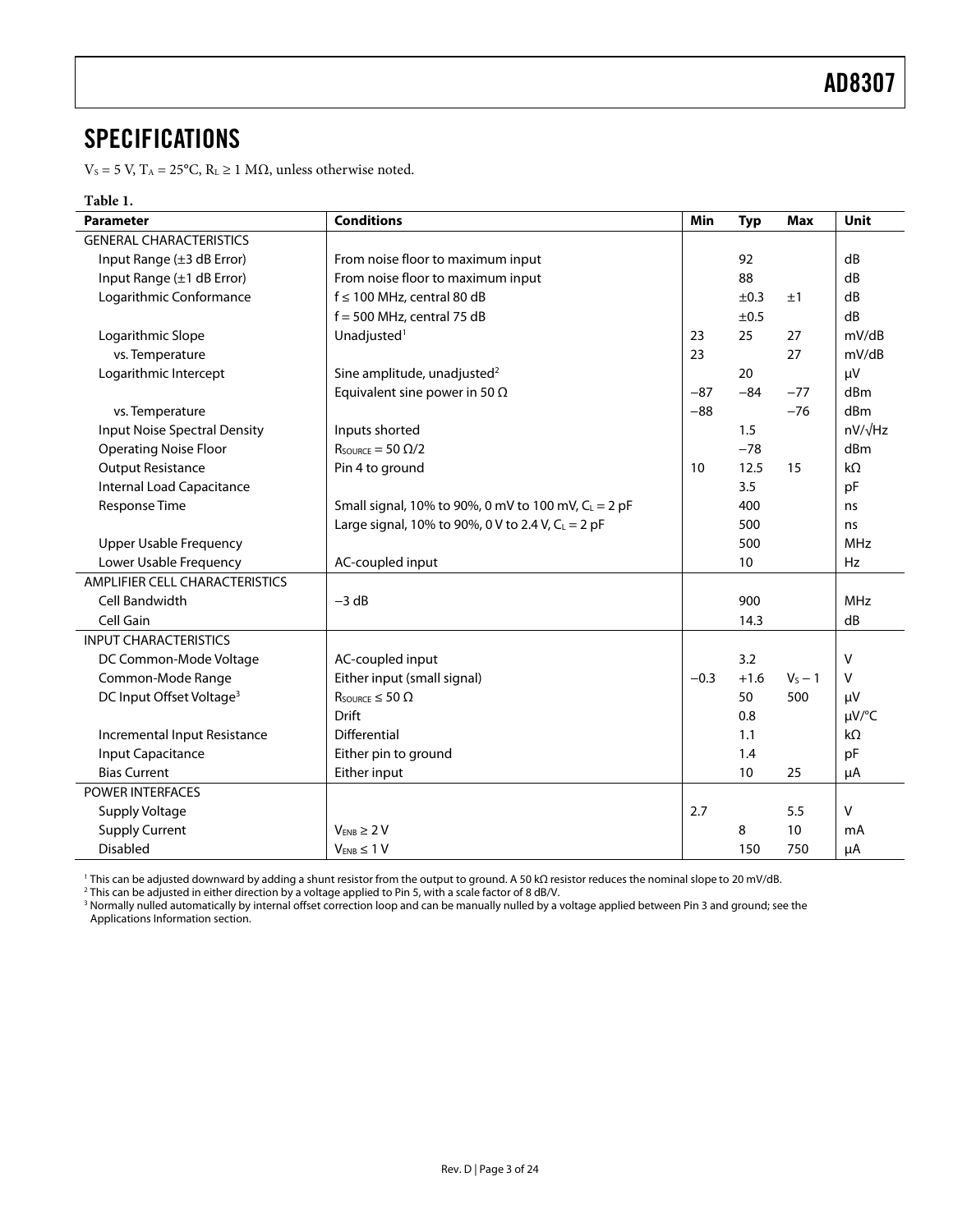### <span id="page-3-0"></span>ABSOLUTE MAXIMUM RATINGS

#### **Table 2.**

| <b>Parameter</b>                                                                  | <b>Ratings</b>                       |
|-----------------------------------------------------------------------------------|--------------------------------------|
| Supply                                                                            | 7.5V                                 |
| Input Voltage (Pin 1 and Pin 8)                                                   | <b>V</b> supply                      |
| Storage Temperature Range (N, R)                                                  | $-65^{\circ}$ C to +125 $^{\circ}$ C |
| Ambient Temperature Range, Rated<br>Performance Industrial, AD8307AN,<br>AD8307AR | $-40^{\circ}$ C to $+85^{\circ}$ C   |
| Lead Temperature Range<br>(Soldering, 10 sec)                                     | 300 $\degree$ C                      |

Stresses above those listed under Absolute Maximum Ratings can cause permanent damage to the device. This is a stress rating only; functional operation of the device at these or any other conditions above those indicated in the operational section of this specification is not implied. Exposure to absolute maximum rating conditions for extended periods can affect device reliability.

### **ESD CAUTION**



ESD (electrostatic discharge) sensitive device. Charged devices and circuit boards can discharge without detection. Although this product features patented or proprietary protection circuitry, damage may occur on devices subjected to high energy ESD.<br>Therefore, proper ESD precautions should be taken to avoid performance degradation or loss of functionality.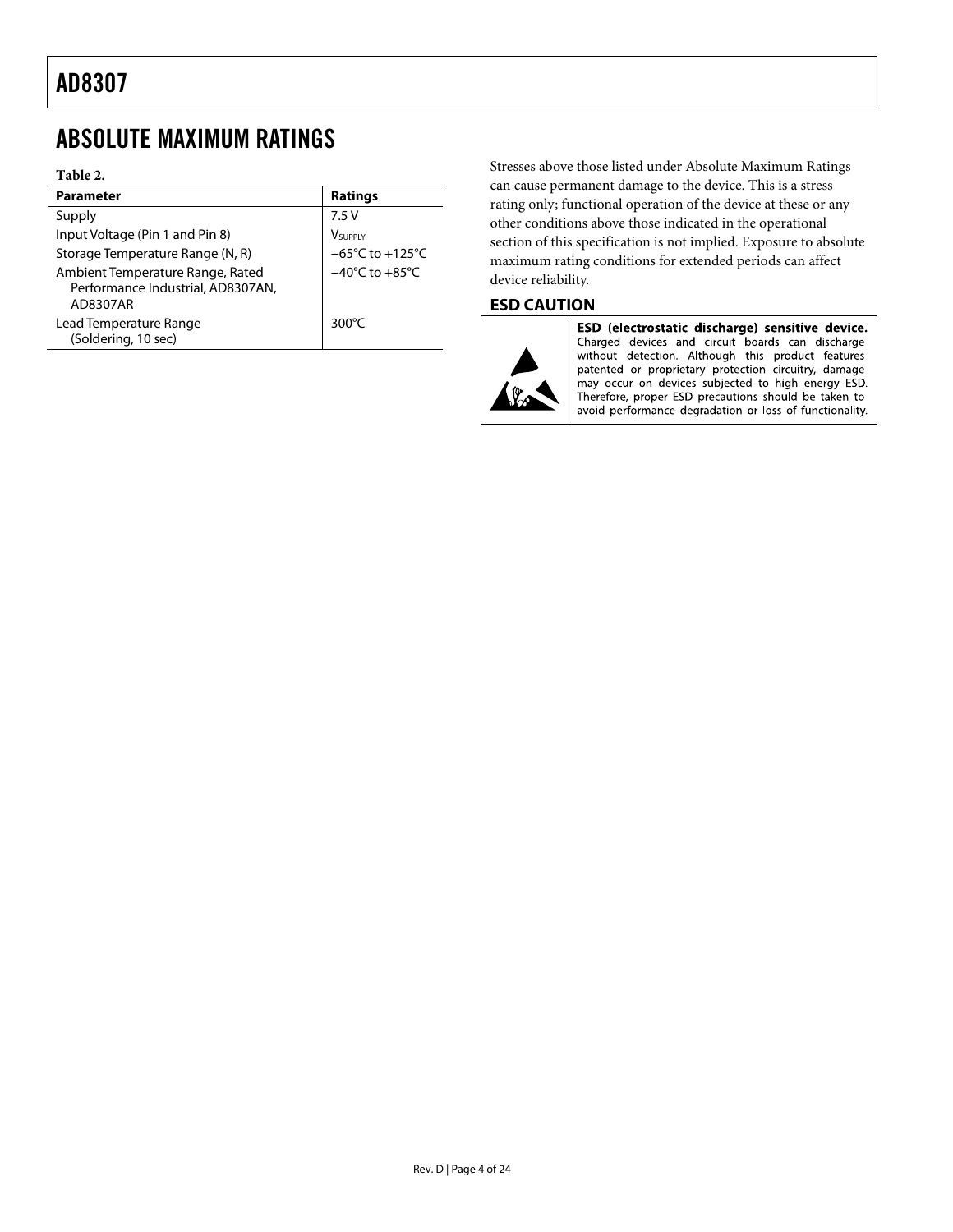# <span id="page-4-0"></span>PIN CONFIGURATION AND FUNCTION DESCRIPTIONS



**Table 3. Pin Function Descriptions** 

| Pin No. | Mnemonic   | <b>Description</b>                                                                                                                                                                                                                  |
|---------|------------|-------------------------------------------------------------------------------------------------------------------------------------------------------------------------------------------------------------------------------------|
|         | <b>INM</b> | Signal Input Minus Polarity. Normally at V <sub>POS</sub> /2.                                                                                                                                                                       |
|         | <b>COM</b> | Common Pin (Usually Grounded).                                                                                                                                                                                                      |
|         | OFS        | Offset Adjustment. External capacitor connection.                                                                                                                                                                                   |
| 4       | <b>OUT</b> | Logarithmic (RSSI) Output Voltage. R <sub>OVT</sub> = 12.5 k $\Omega$ .                                                                                                                                                             |
|         | <b>INT</b> | Intercept Adjustment, $\pm 3$ dB. (See the Slope and Intercept Adjustments section.)                                                                                                                                                |
| 6       | <b>ENB</b> | CMOS-Compatible Chip Enable. Active when high.                                                                                                                                                                                      |
|         | <b>VPS</b> | Positive Supply: 2.7 V to 5.5 V.                                                                                                                                                                                                    |
| 8       | <b>INP</b> | Signal Input Plus Polarity. Normally at V <sub>POS</sub> /2. Due to the symmetrical nature of the response, there is no special<br>significance to the sign of the two input pins. DC resistance from INP to INM = 1.1 k $\Omega$ . |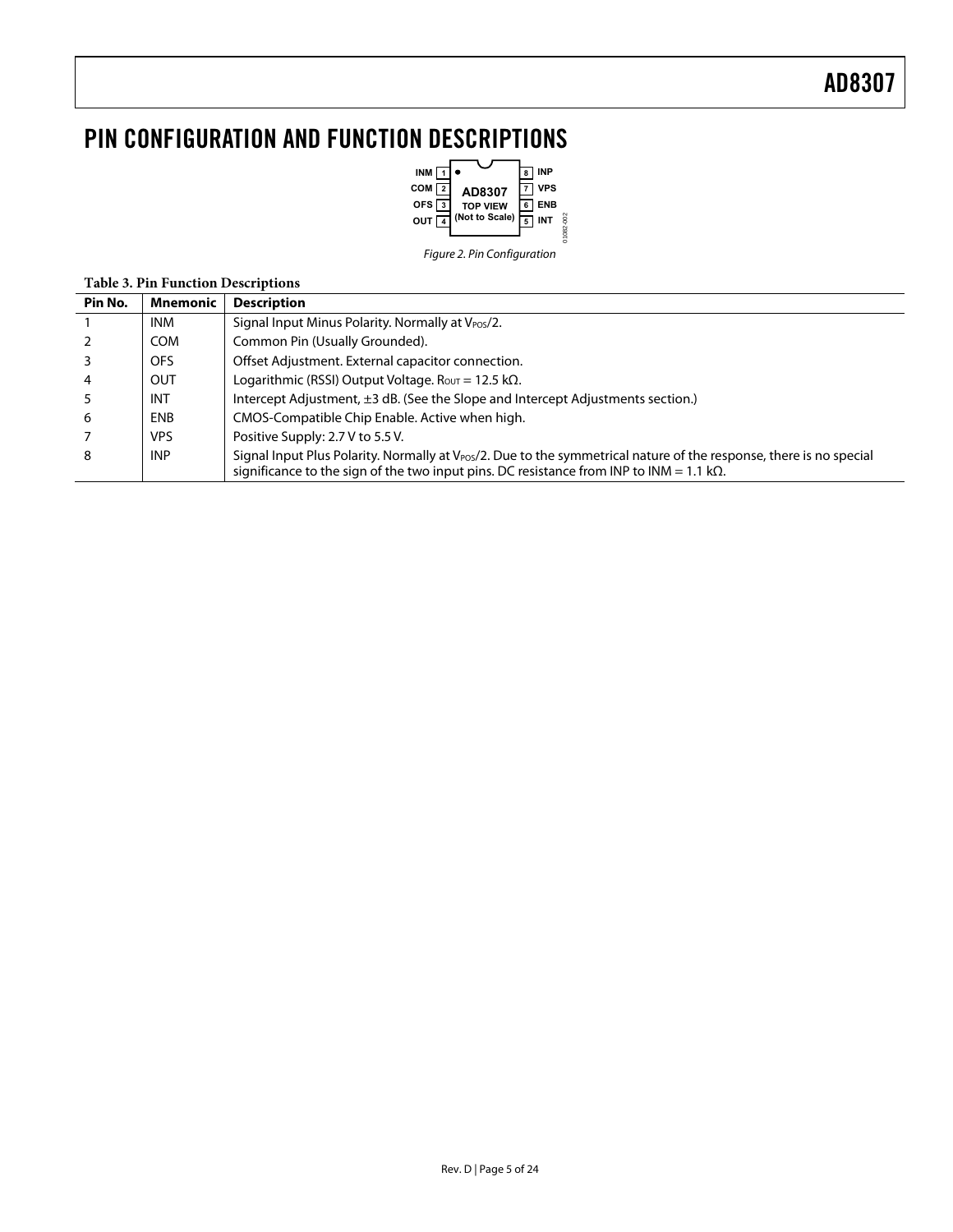# <span id="page-5-0"></span>TYPICAL PERFORMANCE CHARACTERISTICS



Figure 5. Log Conformance vs. Input Level (dBm), 100 MHz and 300 MHz



Figure 6. Log Conformance vs. Input Level (dBm) at −40°C, +25°C, and +85°C



Figure 7.  $V_{OUT}$  vs. Input Level (dBm) at Various Frequencies



Figure 8. Log Conformance vs. CFO Values at 1 kHz Input Frequency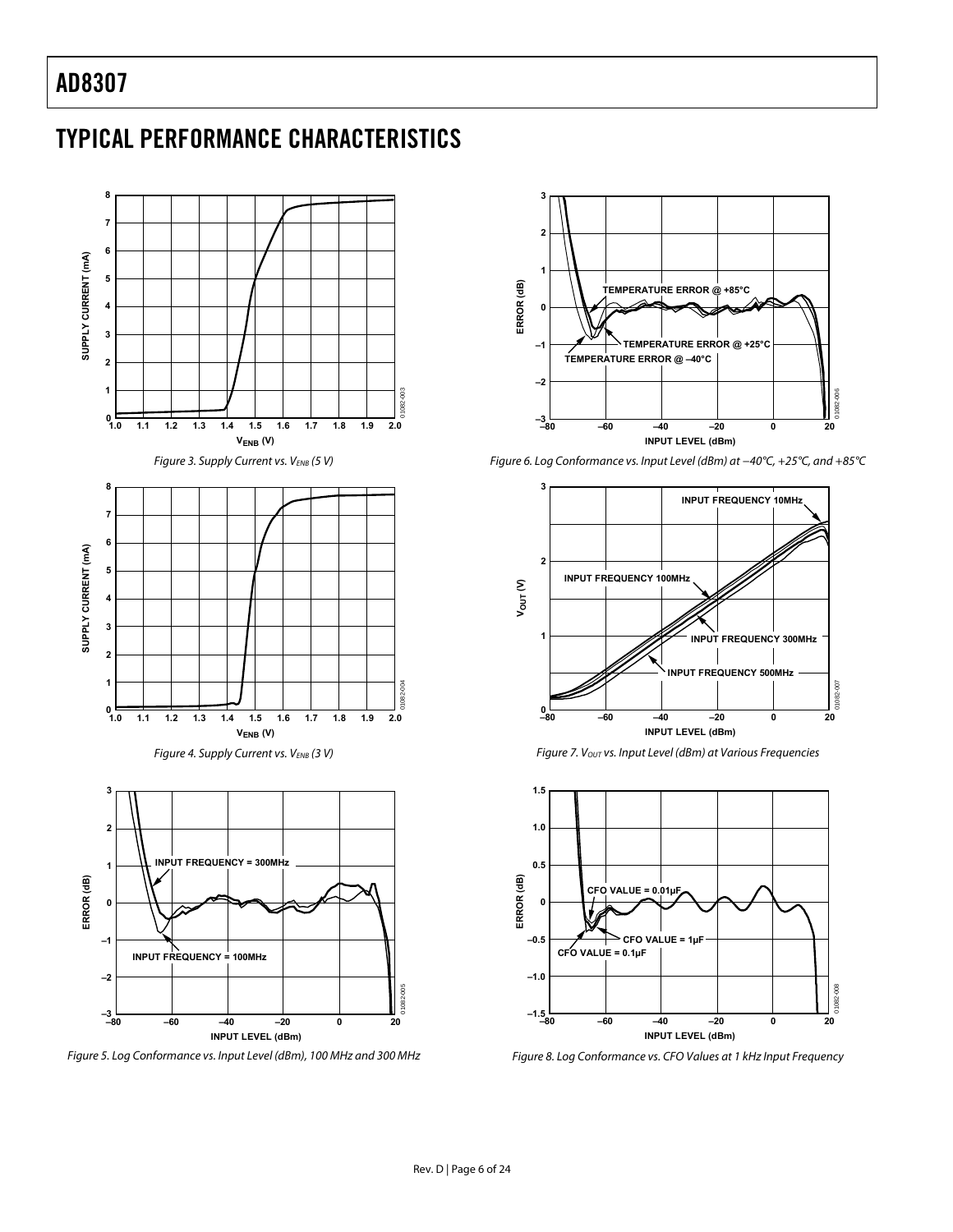

Figure 9. Vout vs. Input Level at 5 V Supply; Showing Intercept Adjustment



Figure 10. Vout vs. Input Level at 3 V Supply Using AD820 as Buffer, Gain = +2; Showing Intercept Adjustment



Figure 11. Vout vs. Input Level at Three Temperatures (-40°C, +25°C, +85°C)



Figure 12. Log Conformance vs. Input Level at 100 MHz Showing Response to Alternative Inputs



Figure 13. Log Conformance vs. Input Level at 100 MHz and 500 MHz; Input Driven Differentially Using Transformer



Figure 14. Log Conformance vs. Input Level at 3 V Supply Using AD820 as Buffer, Gain =  $+2$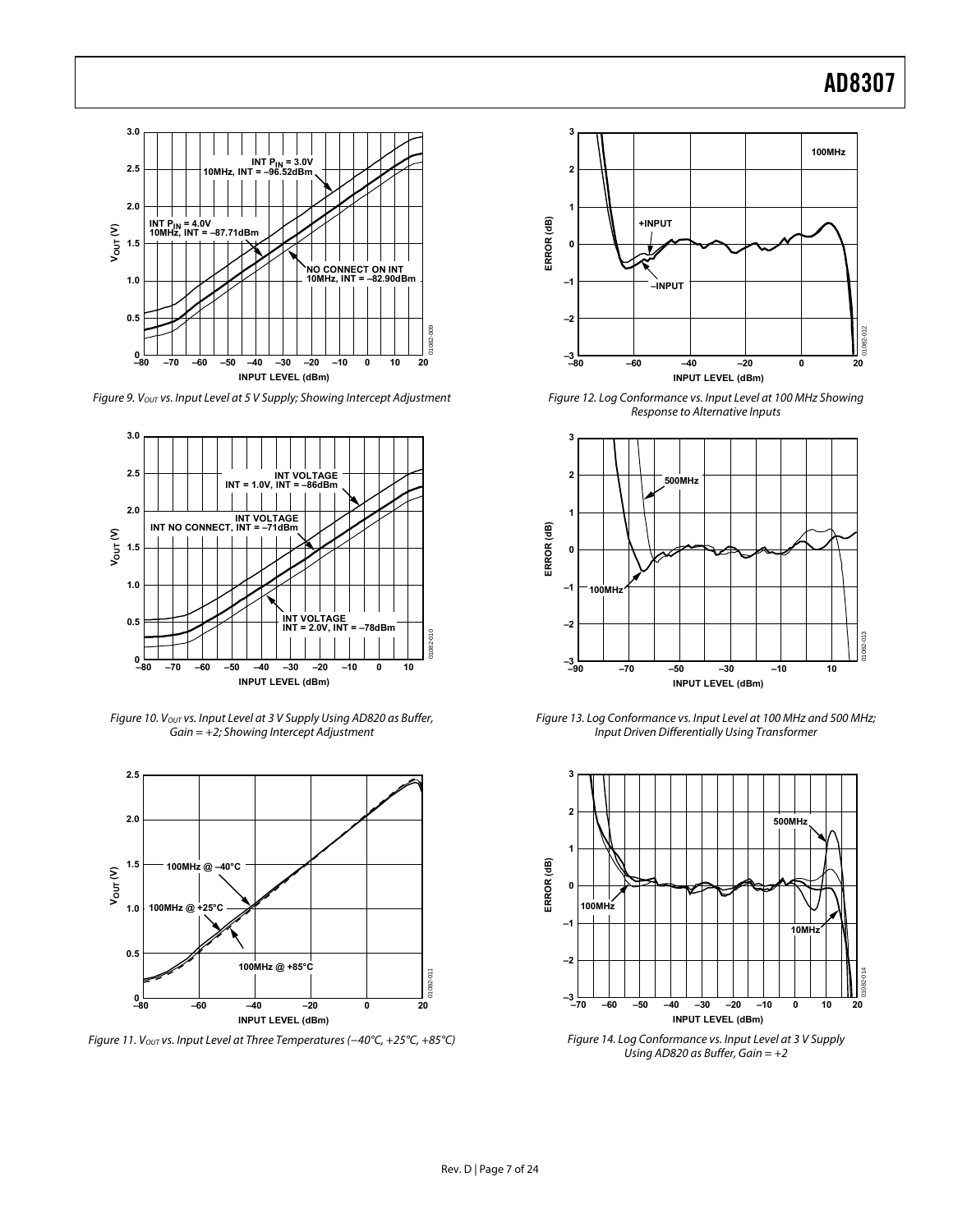

Figure 17. Test Setup for Power-Up/Power-Down Response Time





Figure 19. Large Signal Response Time



Figure 20. Test Setup for V<sub>OUT</sub> Pulse Response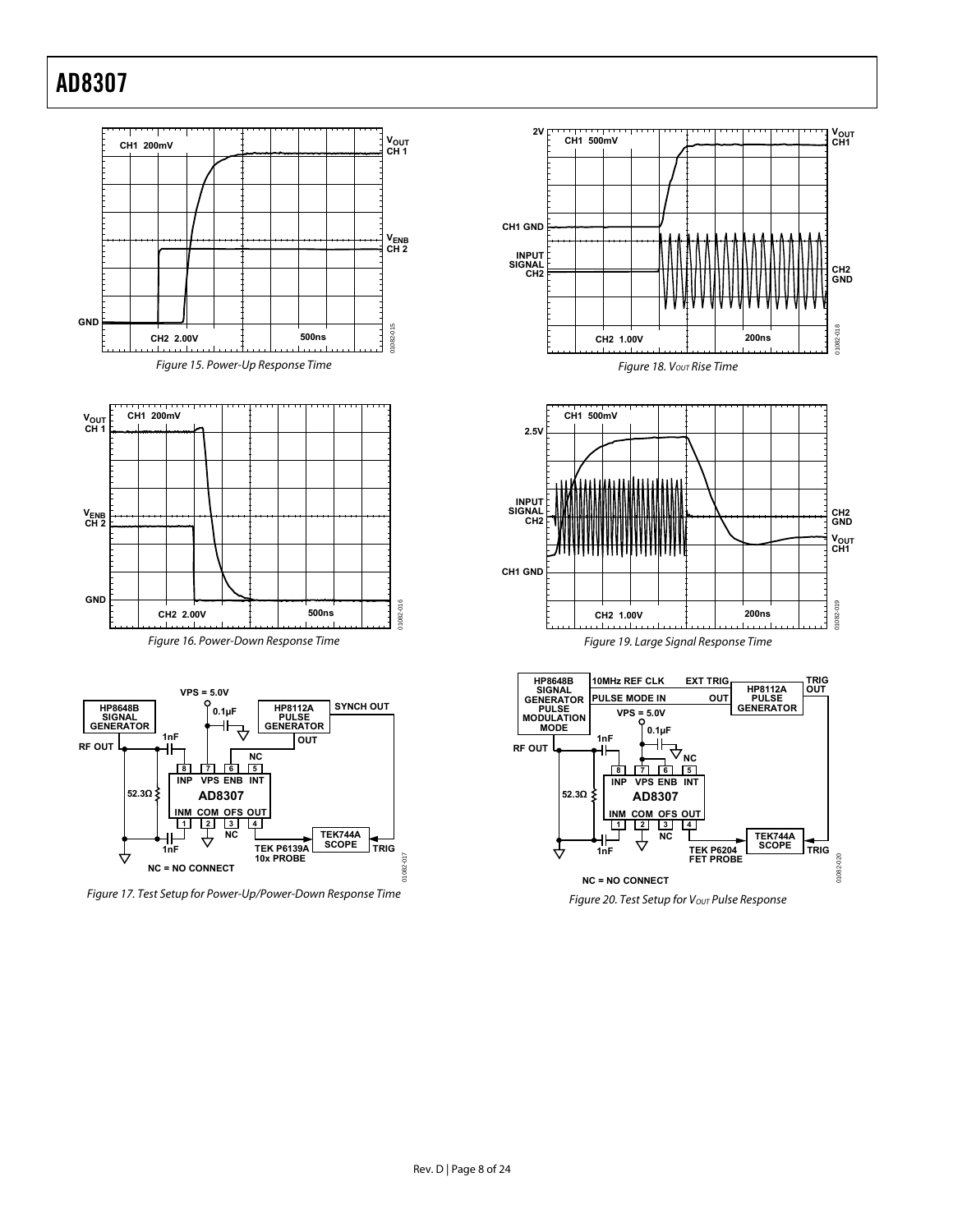### <span id="page-8-0"></span>LOG AMP THEORY

Logarithmic amplifiers perform a more complex operation than that of classical linear amplifiers, and their circuitry is significantly different. A good grasp of what log amps do and how they work can prevent many pitfalls in their application. The essential purpose of a log amp is not to amplify, though amplification is utilized to achieve the function. Rather, it is to compress a signal of wide dynamic range to its decibel equivalent. It is thus a measurement device. A better term may be logarithmic converter, because its basic function is the conversion of a signal from one domain of representation to another via a precise nonlinear transformation.

Logarithmic compression leads to situations that can be confusing or paradoxical. For example, a voltage offset added to the output of a log amp is equivalent to a gain increase ahead of its input. In the usual case where all the variables are voltages, and regardless of the particular structure, the relationship between the variables can be expressed as

$$
V_{OUT} = V_Y \log \left( V_{IN}/V_X \right) \tag{1}
$$

where:

 $V_{OUT}$  is the output voltage.

*VY* is the slope voltage; the logarithm is usually taken to base 10 (in which case  $V_Y$  is also the volts per decade).

*VIN* is the input voltage.

*VX* is the intercept voltage.

All log amps implicitly require two references, in this example,  $V_X$  and  $V_Y$ , which determine the scaling of the circuit. The absolute accuracy of a log amp cannot be any better than the accuracy of its scaling references. Equation 1 is mathematically incomplete in representing the behavior of a demodulating log amp, such as the AD8307, where  $V_{IN}$  has an alternating sign. However, the basic principles are unaffected, and this can be safely used as the starting point in the analyses of log amp scaling.



Figure 21. Ideal Log Amp Function

<span id="page-8-1"></span>[Figure 21](#page-8-1) shows the input/output relationship of an ideal log amp, conforming to Equation 1. The horizontal scale is logarithmic and spans a wide dynamic range, shown in [Figure 21](#page-8-1) as over 120 dB, or six decades. The output passes through zero (the log intercept) at the unique value  $V_{IN} = V_X$  and ideally becomes negative for inputs below the intercept. In the ideal case, the straight line

describing  $V<sub>OUT</sub>$  for all values of  $V<sub>IN</sub>$  continues indefinitely in both directions. The dotted line shows that the effect of adding an offset voltage,  $V_{\text{SHIFT}}$ , to the output is to lower the effective intercept voltage,  $V_x$ . Exactly the same alteration can be achieved by raising the gain (or signal level) ahead of the log amp by the factor,  $V<sub>SHIFT</sub>/V<sub>Y</sub>$ . For example, if  $V<sub>Y</sub>$  is 500 mV per decade (25 mV/dB), an offset of 150 mV added to the output appears to lower the intercept by two-tenths of a decade, or 6 dB. Adding an offset to the output is thus indistinguishable from applying an input level that is 6 dB higher.

The log amp function described by Equation 1 differs from that of a linear amplifier in that the incremental gain  $\delta V_{\text{OUT}}/\delta V_{\text{IN}}$  is a very strong function of the instantaneous value of  $V_{IN}$ , as is apparent by calculating the derivative. For the case where the logarithmic base is δ,

$$
\frac{\delta V_{OUT}}{\delta V_{IN}} = \frac{V_Y}{V_{IN}}
$$
 (2)

That is, the incremental gain is inversely proportional to the instantaneous value of the input voltage. This remains true for any logarithmic base, which is chosen as 10 for all decibel related purposes. It follows that a perfect log amp is required to have infinite gain under classical small signal (zero amplitude) conditions. Less ideally, this result indicates that whatever means are used to implement a log amp, accurate response under small signal conditions (that is, at the lower end of the dynamic range) demands the provision of a very high gain bandwidth product. A further consequence of this high gain is that in the absence of an input signal, even very small amounts of thermal noise at the input of a log amp cause a finite output for zero input. This results in the response line curving away from the ideal shown in [Figure 21](#page-8-1) toward a finite baseline, which can be either above or below the intercept. Note that the value given for this intercept can be an extrapolated value, in which case the output cannot cross zero, or even reach it, as is the case for the AD8307.

While Equation 1 is fundamentally correct, a simpler formula is appropriate for specifying the calibration attributes of a log amp like the AD8307, which demodulates a sine wave input.

$$
V_{OUT} = V_{SLOPE} (P_{IN} - P_0) \tag{3}
$$

where:

*VOUT* is the demodulated and filtered baseband (video or RSSI) output.

*VSLOPE* is the logarithmic slope, now expressed in V/dB (typically between 15 mV/dB and 30 mV/dB).

*PIN* is the input power, expressed in decibels relative to some reference power level.

*P0* is the logarithmic intercept, expressed in decibels relative to the same reference level.

The most widely used reference in RF systems is decibels above 1 mW in 50 Ω, written dBm. Note that the quantity ( $P_{IN} - P_0$ ) is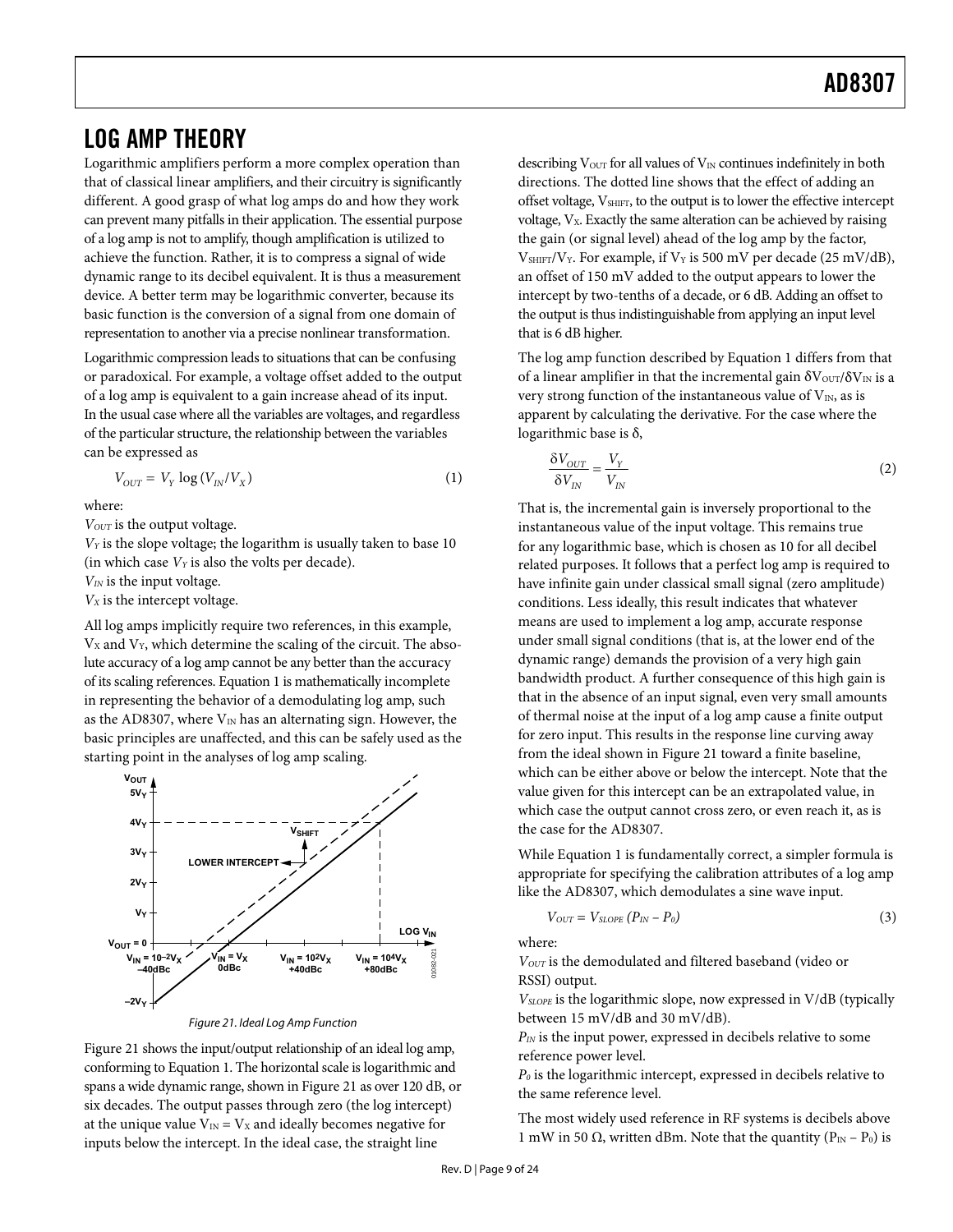<span id="page-9-0"></span>just dB. The logarithmic function disappears from the formula because the conversion has already been implicitly performed in stating the input in decibels. This is strictly a concession to popular convention; log amps manifestly do not respond to power (tacitly, power absorbed at the input), but rather to input voltage. The use of dBV (decibels with respect to 1 V rms) is more precise, though still incomplete, because waveform is involved as well. Because most users think about and specify RF signals in terms of power, more specifically, in dBm re: 50  $\Omega$ , this convention is used in specifying the performance of the AD8307.

### <span id="page-9-2"></span>**PROGRESSIVE COMPRESSION**

Most high speed, high dynamic range log amps use a cascade of nonlinear amplifier cells (see [Figure 22\)](#page-9-1) to generate the logarithmic function from a series of contiguous segments, a type of piecewise linear technique. This basic topology immediately opens up the possibility of enormous gain bandwidth products. For example, the AD8307 employs six cells in its main signal path, each having a small signal gain of 14.3 dB (×5.2) and a −3 dB bandwidth of about 900 MHz. The overall gain is about 20,000 (86 dB) and the overall bandwidth of the chain is some 500 MHz, resulting in the incredible gain bandwidth product (GBW) of 10,000 GHz, about a million times that of a typical op amp. This very high GBW is an essential prerequisite for accurate operation under small signal conditions and at high frequencies. In Equation 2, however, the incremental gain decreases rapidly as  $V_{\text{IN}}$  increases. The AD8307 continues to exhibit an essentially logarithmic response down to inputs as small as 50  $\mu$ V at 500 MHz.



Figure 22. Cascade of Nonlinear Gain Cells

<span id="page-9-1"></span>To develop the theory, first consider a scheme slightly different from that employed in the AD8307, but simpler to explain and mathematically more straightforward to analyze. This approach is based on a nonlinear amplifier unit, called an A/1 cell, with the transfer characteristic shown in [Figure 23](#page-9-2).

<span id="page-9-3"></span>The local small signal gain  $\delta V_{\text{OUT}}/\delta V_{\text{IN}}$  is A, maintained for all inputs up to the knee voltage  $E_K$ , above which the incremental gain drops to unity. The function is symmetrical: the same drop in gain occurs for instantaneous values of  $V_{IN}$  less than  $-E_K$ . The large signal gain has a value of A for inputs in the range  $-E_K$  ≤  $V_{\text{IN}} \leq +E_{\text{K}}$ , but falls asymptotically toward unity for very large inputs. In logarithmic amplifiers based on this amplifier function, both the slope voltage and the intercept voltage must be traceable to the one reference voltage, E<sub>K</sub>. Therefore, in this fundamental analysis, the calibration accuracy of the log amp is dependent solely on this voltage. In practice, it is possible to separate the basic references used to determine  $V_Y$  and  $V_X$  and, in the case of the AD8307,  $V_Y$  is traceable to an on-chip band gap reference, whereas  $V_X$  is derived from the thermal voltage kT/q and is later temperature corrected.



Figure 23. A/1 Amplifier Function

Let the input of an N-cell cascade be  $V_{IN}$ , and the final output be V<sub>OUT</sub>. For small signals, the overall gain is simply  $A^N$ . A six-stage system in which  $A = 5 (14 dB)$  has an overall gain of 15,625 (84 dB). The importance of a very high small signal gain in implementing the logarithmic function has been noted; however, this parameter is only of incidental interest in the design of log amps.

From this point forward, rather than considering gain, analyze the overall nonlinear behavior of the cascade in response to a simple dc input, corresponding to the  $V_{IN}$  of Equation 1. For very small inputs, the output from the first cell is  $V_1 = AV_{IN}$ . The output from the second cell is  $V_2 = A^2 V_{IN}$ , and so on, up to  $V_N = A^N V_N$ . At a certain value of  $V_N$ , the input to the Nth cell,  $V_{N-1}$ , is exactly equal to the knee voltage E<sub>K</sub>. Thus,  $V_{OUT} = AE_{K}$ and because there are N − 1 cells of Gain A ahead of this node, calculate  $V_{IN} = E_K / A^{N-1}$ . This unique situation corresponds to the lin-log transition (labeled 1 in [Figure 24](#page-9-3)). Below this input, the cascade of gain cells acts as a simple linear amplifier, whereas for higher values of  $V_{IN}$ , it enters into a series of segments that lie on a logarithmic approximation (dotted line).



Continuing this analysis, the next transition occurs when the input to the N – 1 stage just reaches  $E_K$ , that is, when  $V_{IN}$  =  $E_K/A^{N-2}$ . The output of this stage is then exactly AE<sub>K</sub>, and it is easily demonstrated (from the function shown in [Figure 23](#page-9-2)) that the output of the final stage is  $(2A - 1)E_K$  (labeled 2 in [Figure 24](#page-9-3)). Thus, the output has changed by an amount  $(A - 1)E<sub>K</sub>$  for a change in  $V_{\text{IN}}$  from  $E_K/A^{\text{N}-1}$  to  $E_K/A^{\text{N}-2}$ , that is, a ratio change of A. At the next critical point (labeled 3 in [Figure 24](#page-9-3)), the input is again A times larger and  $V_{\text{OUT}}$  has increased to  $(3A - 2)E_K$ , that is, by another linear increment of  $(A - 1)E_K$ .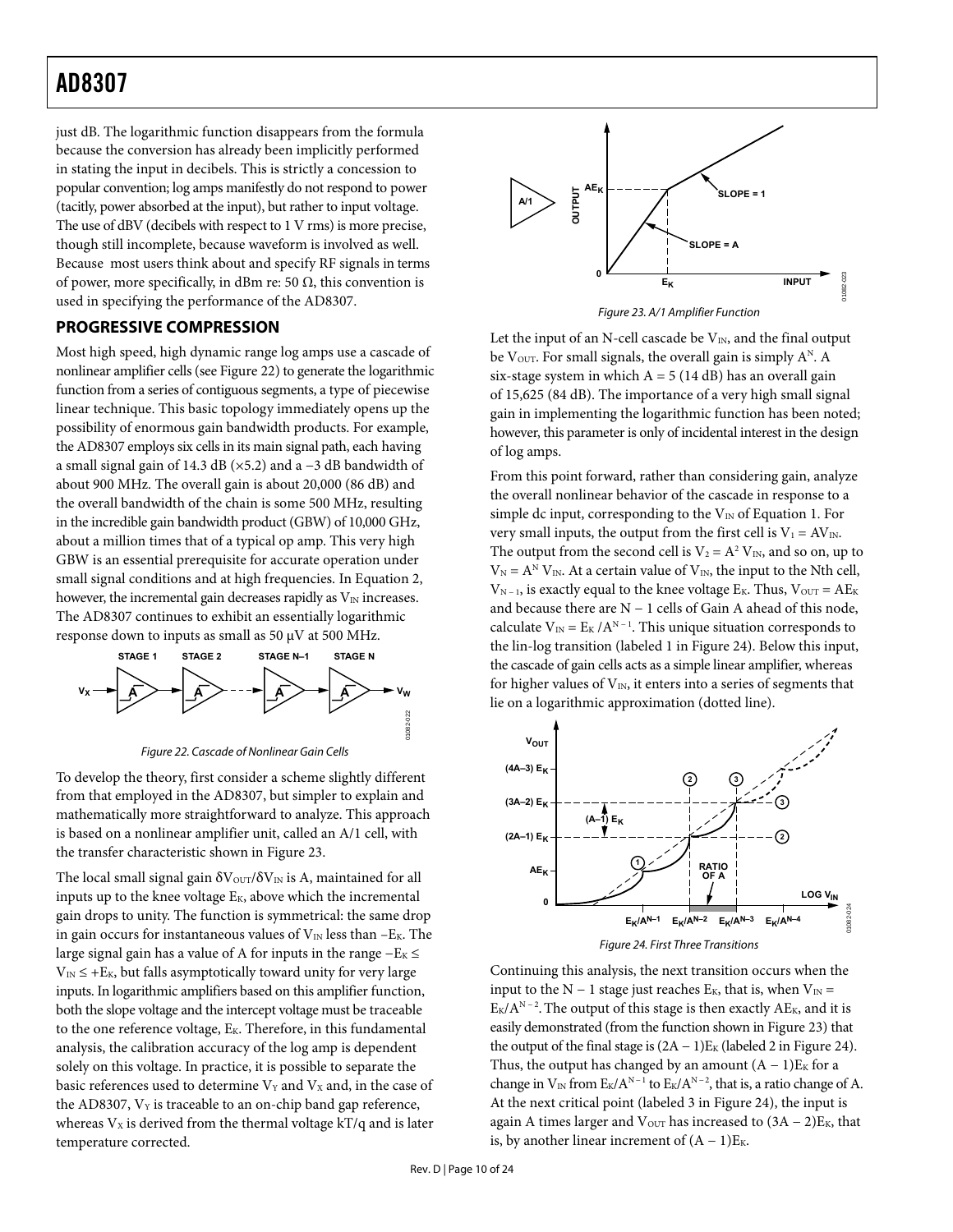<span id="page-10-0"></span>Further analysis shows that right up to the point where the input to the first cell is above the knee voltage,  $V_{\text{OUT}}$  changes by  $(A - 1)E_K$ for a ratio change of A in  $V_{IN}$ . This can be expressed as a certain fraction of a decade, which is simply  $log_{10}(A)$ . For example, when  $A = 5$ , a transition in the piecewise linear output function occurs at regular intervals of 0.7 decade  $(log_{10}(A)$ , or 14 dB divided by 20 dB). This insight allows the user to immediately write the volts per decade scaling parameter, which is also the scaling voltage,  $V_Y$ , when using base 10 logarithms, as

$$
V_Y = \frac{\text{Linear Change in } V_{OUT}}{\text{Decades Change in } V_{IN}} = \frac{(A-1)E_K}{\log_{10}(A)}\tag{4}
$$

<span id="page-10-1"></span>Note that only two design parameters are involved in determining  $V_Y$ , namely, the cell gain A and the knee voltage,  $E_K$ , while N, the number of stages, is unimportant in setting the slope of the overall function. For  $A = 5$  and  $E<sub>K</sub> = 100$  mV, the slope would be a rather awkward 572.3 mV per decade (28.6 mV/dB). A well designed log amp has rational scaling parameters.

The intercept voltage can be determined by using two pairs of transition points on the output function (consider [Figure 24\)](#page-9-3). The result is

$$
V_X = \frac{E_K}{A^{(N+1/(A-1))}}
$$
\n(5)

For the case under consideration, using  $N = 6$ , calculate  $V_Z =$ 4.28 μV. However, be careful about the interpretation of this parameter, because it was earlier defined as the input voltage at which the output passes through zero (see [Figure 21\)](#page-8-1). Clearly, in the absence of noise and offsets, the output of the amplifier chain shown in [Figure 23](#page-9-2) can be zero when, and only when,  $V_{IN} = 0$ . This anomaly is due to the finite gain of the cascaded amplifier, which results in a failure to maintain the logarithmic approximation below the lin-log transition (labeled 1 in [Figure 24\)](#page-9-3). Closer analysis shows that the voltage given by Equation 5 represents the extrapolated, rather than actual, intercept.

### **DEMODULATING LOG AMPS**

Log amps based on a cascade of A/1 cells are useful in baseband applications because they do not demodulate their input signal. However, baseband and demodulating log amps alike can be made using a different type of amplifier stage, called an A/0 cell. Its function differs from that of the A/1 cell in that the gain above the knee voltage  $E_K$  falls to zero, as shown by the solid line in [Figure 25.](#page-10-1) This is also known as the limiter function, and a chain of N such cells are often used to generate hard-limited output in recovering the signal in FM and PM modes.



Figure 25. A/0 Amplifier Functions (Ideal and Tanh)

The [AD640,](http://www.analog.com/ad640) [AD606,](http://www.analog.com/ad606) [AD608,](http://www.analog.com/ad608) [AD8307](http://www.analog.com/ad8307), and various other Analog Devices, Inc., communications products incorporating a logarithmic IF amplifier all use this technique. It becomes apparent that the output of the last stage can no longer provide the logarithmic output because this remains unchanged for all inputs above the limiting threshold, which occurs at  $V_{IN} = E_K/A^{N-1}$ . Instead, the logarithmic output is now generated by summing the outputs of all the stages. The full analysis for this type of log amp is only slightly more complicated than that of the previous case. It is readily shown that, for practical purposes, the intercept voltage, V<sub>x</sub>, is identical to that given in Equation 5, while the slope voltage is

$$
V_Y = \frac{AE_K}{\log_{10}(A)}\tag{6}
$$

Preference for the A/0 style of log amp over one using A/1 cells stems from several considerations. The first is that an A/0 cell can be very simple. In the AD8307, it is based on a bipolar transistor differential pair, having resistive loads, R<sub>L</sub>, and an emitter current source, I<sub>E</sub>. This exhibits an equivalent knee voltage of  $E_K = 2 kT/q$  and a small signal gain of  $A = I_E R_L/E_K$ . The large signal transfer function is the hyperbolic tangent (see the dashed line in [Figure 25](#page-10-1)). This function is very precise, and the deviation from an ideal A/0 form is not detrimental. In fact, the rounded shoulders of the tanh function result in a lower ripple in the logarithmic conformance than that obtained using an ideal A/0 function.

An amplifier composed of these cells is entirely differential in structure and can thus be rendered very insensitive to disturbances on the supply lines and, with careful design, to temperature variations. The output of each gain cell has an associated transconductance  $(g_m)$  cell that converts the differential output voltage of the cell to a pair of differential currents, which are summed simply by connecting the outputs of all the gm (detector) stages in parallel. The total current is then converted back to a voltage by a transresistance stage to generate the logarithmic output. This scheme is depicted in single-sided form in [Figure 26](#page-11-2).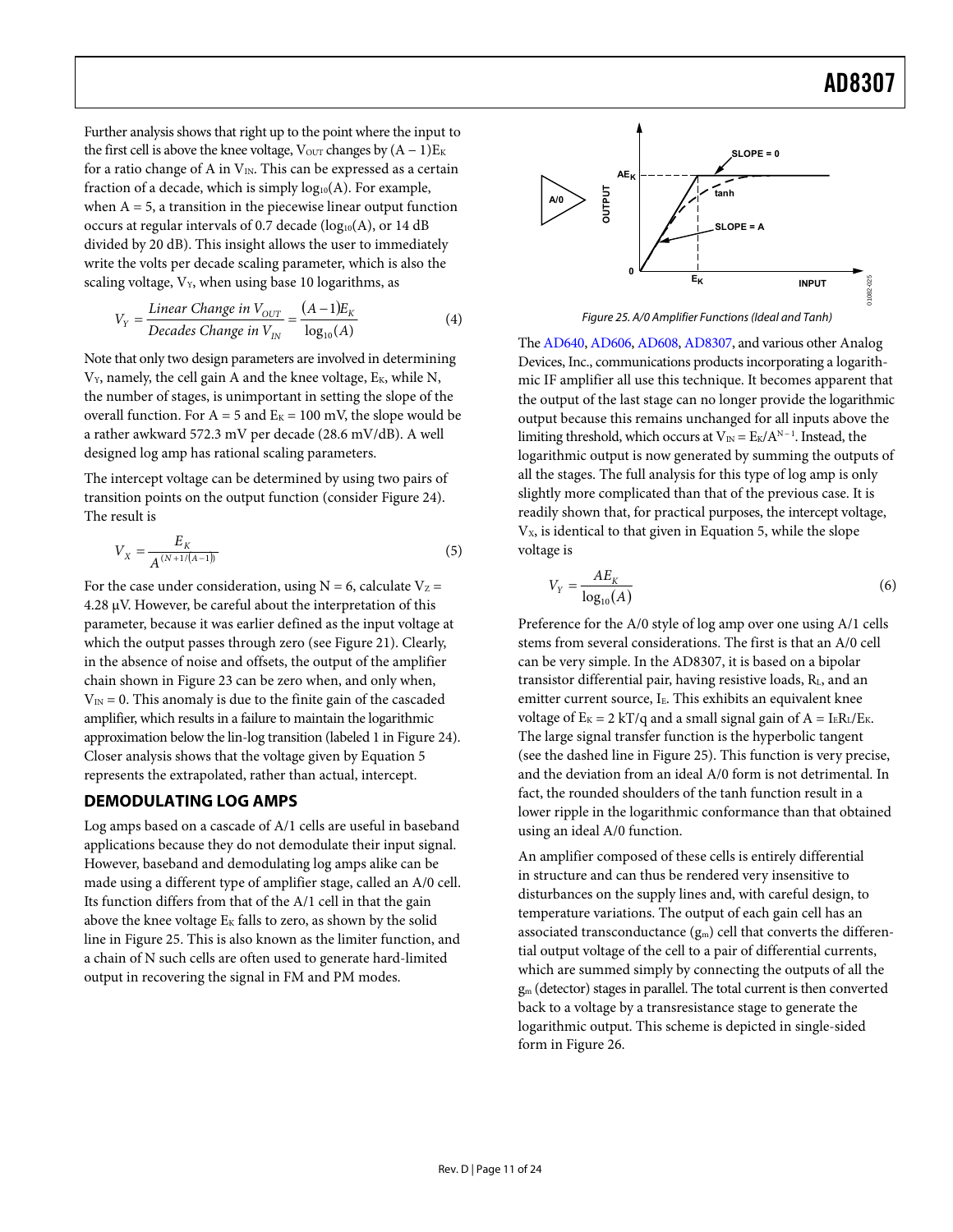<span id="page-11-1"></span><span id="page-11-0"></span>

Figure 26. Log Amp Using A/0 Stages and Auxiliary Summing Cells

<span id="page-11-2"></span>The chief advantage of this approach is that the slope voltage can now be decoupled from the knee voltage,  $E_K = 2 kT/q$ , which is inherently PTAT. By contrast, the simple summation of the cell outputs results in a very high temperature coefficient of the slope voltage given in Equation 6. To do this, the detector stages are biased with currents (not shown), which are rendered stable with temperature. These are derived either from the supply voltage (as in the AD606 and AD608) or from an internal band gap reference (as in the AD640 and AD8307). This topology affords complete control over the magnitude and temperature behavior of the logarithmic slope, decoupling it completely from  $E_K$ .

A further step is needed to achieve the demodulation response, required when the log amp converts an alternating input into a quasi-dc baseband output. This is achieved by altering the  $g<sub>m</sub>$ cells used for summation purposes to also implement the rectification function. Early discrete log amps based on the progressive compression technique used half-wave rectifiers. This made postdetection filtering difficult. The AD640 was the first commercial monolithic log amp to use a full-wave rectifier, a practice followed in all subsequent Analog Devices types.

These detectors can be modeled as essentially linear  $g_m$  cells, but produce an output current independent of the sign of the voltage applied to the input of each cell; that is, they implement the absolute value function. Because the output from the later A/0 stages closely approximates an amplitude symmetric square wave for even moderate input levels (most stages of the amplifier chain operate in a limiting mode), the current output from each detector is almost constant over each period of the input. Somewhat earlier detector stages produce a waveform having only very brief dropouts, whereas the detectors nearest the input produce a low level, almost sinusoidal waveform at twice the input frequency. These aspects of the detector system result in a signal that is easily filtered, resulting in low residual ripple on the output.

#### **INTERCEPT CALIBRATION**

All monolithic log amps from Analog Devices include accurate means to position the intercept voltage  $y_x$  (or equivalent power for a demodulating log amp). Using the scheme shown in [Figure 26](#page-11-2), the basic value of the intercept level departs considerably from that predicted by the simpler analyses given earlier. However, the intrinsic intercept voltage is still proportional to  $E_K$ , which is PTAT (see Equation 5). Recalling that the addition of an offset to the output produces an effect that is indistinguishable from a change in the position of the intercept, it is possible to cancel

the left-right motion of  $V<sub>X</sub>$  resulting from the temperature variation of EK. Do this by adding an offset with the required temperature behavior.

The precise temperature shaping of the intercept positioning offset results in a log amp having stable scaling parameters, making it a true measurement device, for example, as a calibrated received signal strength indicator (RSSI). In this application, the user is more interested in the value of the output for an input waveform that is invariably sinusoidal. Although the input level can alternatively be stated as an equivalent power, in dBm, be sure to work carefully. It is essential to know the load impedance in which this power is presumed to be measured.

In RF practice, it is generally safe to assume a reference impedance of 50  $\Omega$  in which 0 dBm (1 mW) corresponds to a sinusoidal amplitude of 316.2 mV (223.6 mV rms). The intercept can likewise be specified in dBm. For the AD8307, it is positioned at −84 dBm, corresponding to a sine amplitude of 20  $\mu$ V. It is important to bear in mind that log amps do not respond to power, but to the voltage applied to their input.

The AD8307 presents a nominal input impedance much higher than 50 Ω (typically 1.1 kΩ low frequencies). A simple input matching network can considerably improve the sensitivity of this type of log amp. This increases the voltage applied to the input and thus alters the intercept. For a 50  $\Omega$  match, the voltage gain is 4.8 and the entire dynamic range moves down by 13.6 dB (see [Figure 35\)](#page-17-1). Note that the effective intercept is a function of waveform. For example, a square wave input reads 6 dB higher than a sine wave of the same amplitude and a Gaussian noise input 0.5 dB higher than a sine wave of the same rms value.

### **OFFSET CONTROL**

In a monolithic log amp, direct coupling between the stages is used for several reasons. First, this avoids the use of coupling capacitors, which typically have a chip area equal to that of a basic gain cell, thus considerably increasing die size. Second, the capacitor values predetermine the lowest frequency at which the log amp can operate; for moderate values, this can be as high as 30 MHz, limiting the application range. Third, the parasitic (backplate) capacitance lowers the bandwidth of the cell, further limiting the applications.

However, the very high dc gain of a direct-coupled amplifier raises a practical issue. An offset voltage in the early stages of the chain is indistinguishable from a real signal. For example, if it were as high as 400 μV, it would be 18 dB larger than the smallest ac signal (50  $\mu$ V), potentially reducing the dynamic range by this amount. This problem is averted by using a global feedback path from the last stage to the first, which corrects this offset in a similar fashion to the dc negative feedback applied around an op amp. The high frequency components of the signal must be removed to prevent a reduction of the HF gain in the forward path.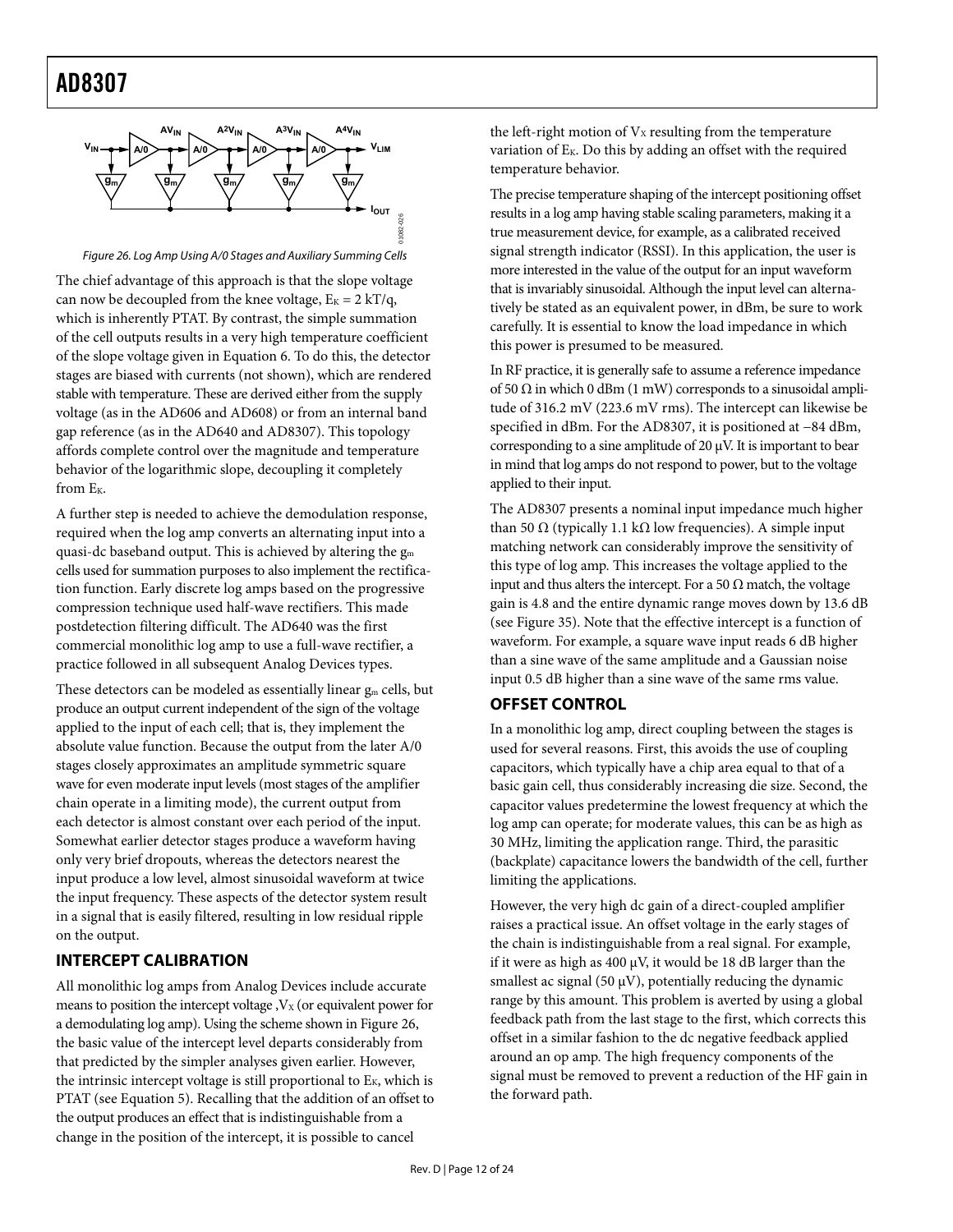<span id="page-12-0"></span>In the AD8307, this is achieved by an on-chip filter, providing sufficient suppression of HF feedback to allow operation above 1 MHz. To extend the range below this frequency, an external capacitor can be added. This permits the high-pass corner to be lowered to audio frequencies using a capacitor of modest value. Note that this capacitor has no effect on the minimum signal frequency for input levels above the offset voltage; this extends down to dc (for a signal applied directly to the input pins). The offset voltage varies from part to part; some exhibit essentially stable offsets of under 100 μV without the benefit of an offset adjustment.

### **EXTENSION OF RANGE**

The theoretical dynamic range for the basic log amp shown in [Figure 26](#page-11-2) is  $A^N$ . For  $A = 5.2$  (14.3 dB) and  $N = 6$ , it is 20,000 or 86 dB. The actual lower end of the dynamic range is largely determined by the thermal noise floor, measured at the input of the chain of amplifiers. The upper end of the range is extended

upward by the addition of top-end detectors. The input signal is applied to a tapped attenuator, and progressively smaller signals are applied to three passive rectifying gm cells whose outputs are summed with those of the main detectors. With care in design, the extension to the dynamic range can be seamless over the full frequency range. For the AD8307, it amounts to a further 27 dB.

Therefore, the total dynamic range is theoretically 113 dB. The specified range of 90 dB (−74 dBm to +16 dBm) is for high accuracy and calibrated operation, and includes the low end degradation due to thermal noise and the top end reduction due to voltage limitations. The additional stages are not redundant, but are needed to maintain accurate logarithmic conformance over the central region of the dynamic range, and in extending the usable range considerably beyond the specified range. In applications where log conformance is less demanding, the AD8307 can provide over 95 dB of range.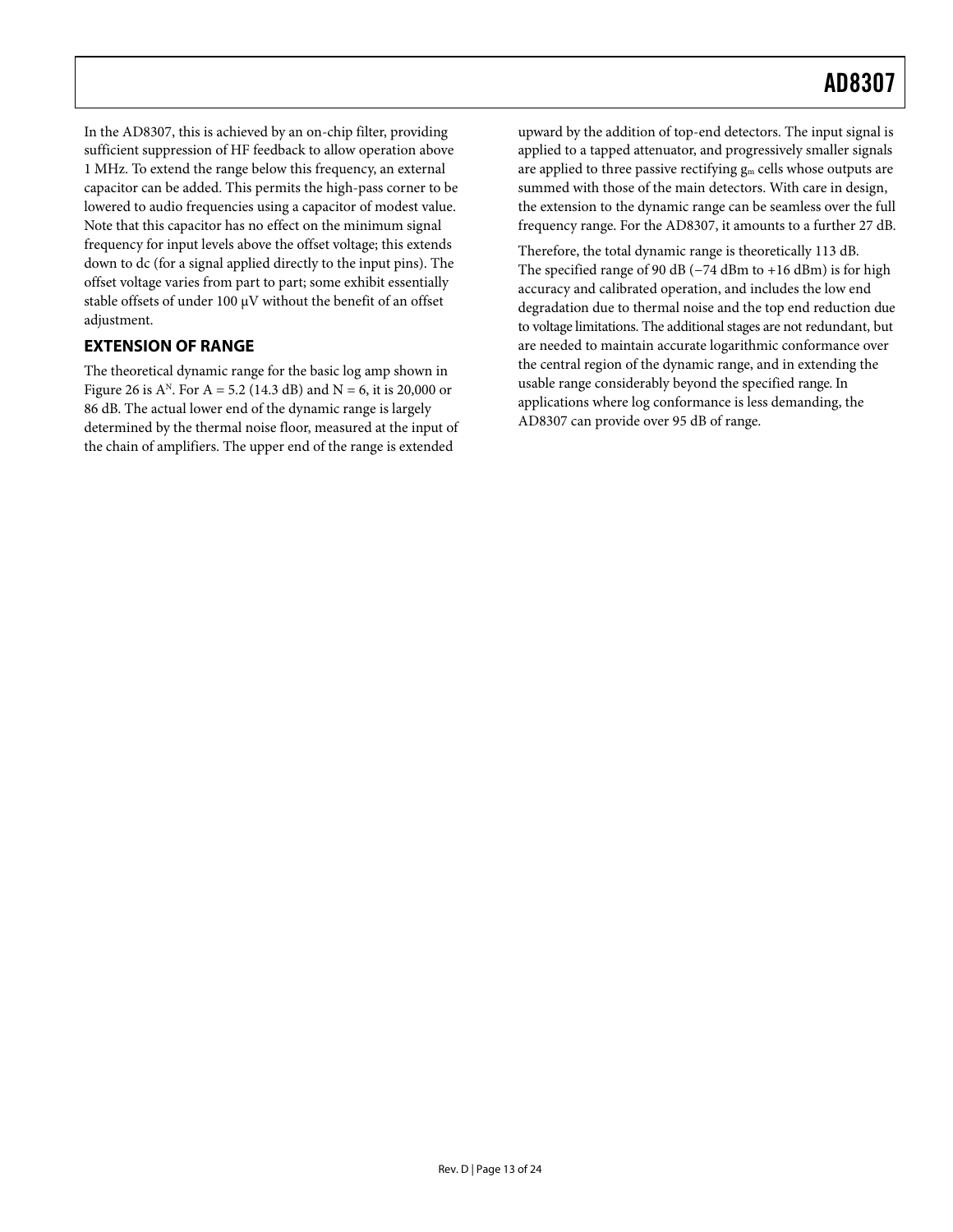### <span id="page-13-1"></span><span id="page-13-0"></span>INTERFACES

The AD8307 comprises six main amplifier/limiter stages, each having a gain of 14.3 dB and small signal bandwidth of 900 MHz; the overall gain is 86 dB with a −3 dB bandwidth of 500 MHz. These six cells and their associated  $g_m$  styled full-wave detectors handle the lower two-thirds of the dynamic range. Three topend detectors, placed at 14.3 dB taps on a passive attenuator, handle the upper third of the 90 dB range. Biasing for these cells is provided by two references: one determines their gain and the other is a band gap circuit that determines the logarithmic slope and stabilizes it against supply and temperature variations. The AD8307 can be enabled or disabled by a CMOS-compatible level at ENB (Pin 6). The first amplifier stage provides a low voltage noise spectral density (1.5 nV/ $\sqrt{\text{Hz}}$ ).

The differential current-mode outputs of the nine detectors are summed and then converted to single-sided form in the output stage, nominally scaled 2 μA/dB. The logarithmic output voltage is developed by applying this current to an on-chip 12.5 kΩ resistor, resulting in a logarithmic slope of 25 mV/dB (that is, 500 mV/decade) at Pin OUT. This voltage is not buffered, allowing the use of a variety of special output interfaces, including the addition of postdemodulation filtering. The last detector stage includes a modification to temperature stabilize the log intercept, which is accurately positioned to make optimal use of the full output voltage range available. The intercept can be adjusted using the INT pin, which adds or subtracts a small current to the signal current.

<span id="page-13-2"></span>

<span id="page-13-3"></span>The last gain stage also includes an offset sensing cell. This generates a bipolarity output current when the main signal path has an imbalance due to accumulated dc offsets. This current is integrated by an on-chip capacitor, which can be increased in value by an off-chip component at OFS. The resulting voltage is used to null the offset at the output of the first stage. Because it does not involve the signal input connections, whose ac-coupling capacitors otherwise introduce a second pole in the feedback path, the stability of the offset correction loop is assured.

The AD8307 is built on an advanced, dielectrically isolated, complementary bipolar process. Most resistors are thin film types having a low temperature coefficient of resistance (TCR) and high linearity under large signal conditions. Their absolute tolerance is typically within ±20%. Similarly, the capacitors have a typical tolerance of ±15% and essentially zero temperature or voltage sensitivity. Most interfaces have additional small junction capacitances associated with them due to active devices or ESD protection; these can be neither accurate nor stable. Component numbering in each of these interface diagrams is local.

### **ENABLE INTERFACE**

The chip enable interface is shown in [Figure 28](#page-13-2). The currents in the diode-connected transistors control the turn-on and turnoff states of the band gap reference and the bias generator, and are a maximum of 100 μA when Pin 6 is taken to 5 V, under worst-case conditions. Left unconnected, or at a voltage below 1 V, the AD8307 is disabled and consumes a sleep current of under 50 μA; tied to the supply, or at a voltage above 2 V, it is fully enabled. The internal bias circuitry is very fast, typically <100 ns for either off or on. In practice, the latency period before the log amp exhibits its full dynamic range is more likely to be limited by factors relating to the use of ac coupling at the input or the settling of the offset control loop.





### **INPUT INTERFACE**

[Figure 29](#page-13-3) shows the essentials of the signal input interface.  $C_P$  and  $C_M$  are the parasitic capacitances to ground;  $C_D$  is the differential input capacitance, mostly due to Q1 and Q2. In most applications, both input pins are ac-coupled. The switches close when ENB is asserted. When disabled, the inputs float, bias current  $I<sub>E</sub>$  is shut off, and the coupling capacitors remain charged. If the log amp is disabled for long periods, small leakage currents discharge these capacitors. If they are poorly matched, charging currents at power-up can generate a transient input voltage that can block the lower reaches of the dynamic range until it has become much less than the signal.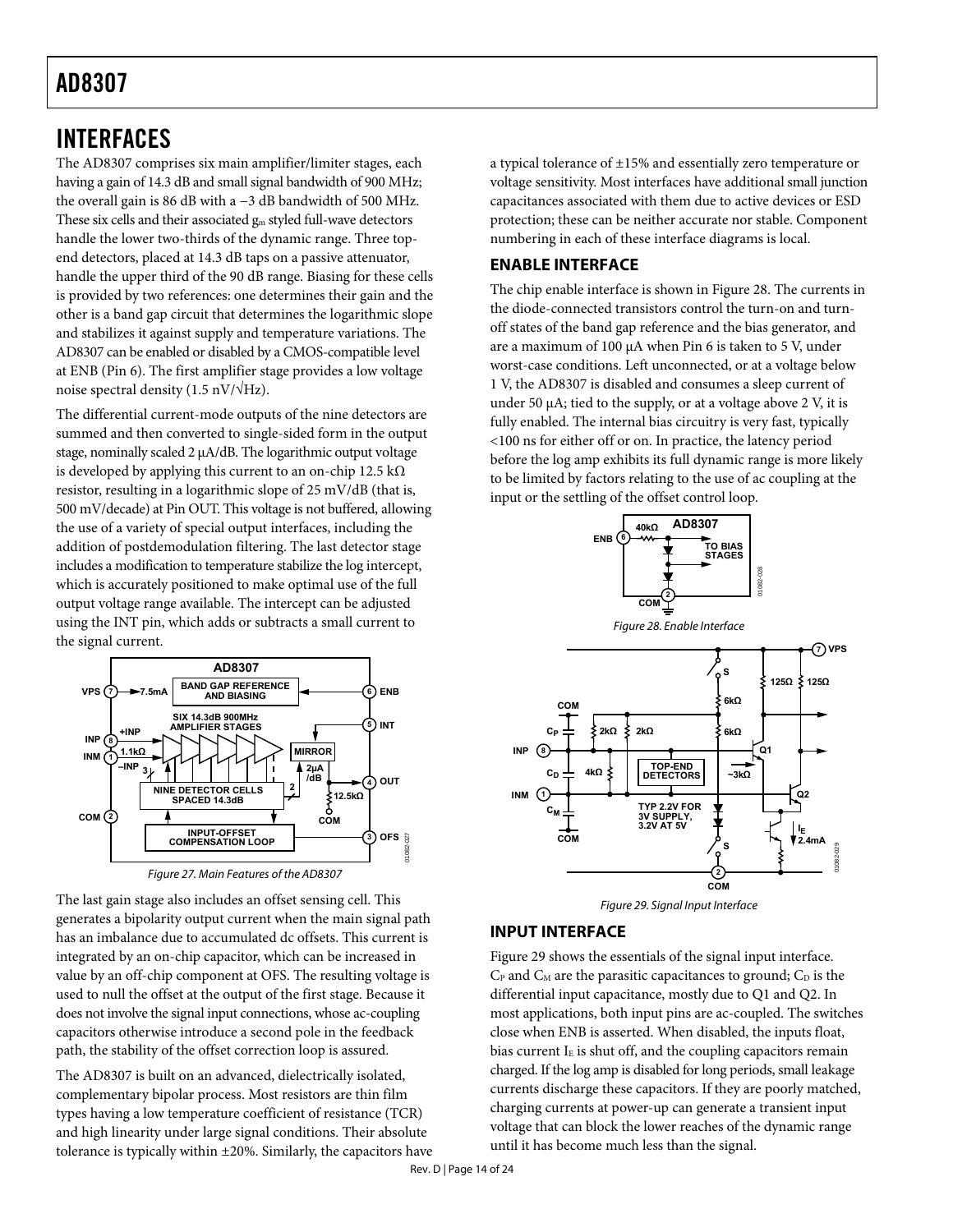<span id="page-14-0"></span>In most applications, the signal is single sided and can be applied to either Pin 1 or Pin 8, with the other pin ac-coupled to ground. Under these conditions, the largest input signal that can be handled by the AD8307 is 10 dBm (sine amplitude of  $\pm 1$  V) when operating from a 3 V supply; 16 dBm can be handled using a 5 V supply. The full 16 dBm can be achieved for supplies down to 2.7 V, using a fully balanced drive. For frequencies above about 10 MHz, this is most easily achieved using a matching network. Using such a network, having an inductor at the input, the input transient is eliminated. Occasionally, it is desirable to use the dc-coupled potential of the AD8307. The main challenge is to present signals to the log amp at the elevated common-mode input level, requiring the use of low noise, low offset buffer amplifiers. Using dual supplies of  $\pm 3$  V, the input pins can operate at ground potential.

### <span id="page-14-1"></span>**OFFSET INTERFACE**

The input-referred dc offsets in the signal path are nulled via the interface associated with Pin 3, shown in [Figure 30.](#page-14-1) Q1 and Q2 are the first stage input transistors, with their corresponding load resistors (125  $\Omega$ ). Q3 and Q4 generate small currents, which can introduce a dc offset into the signal path. When the voltage on OFS is at about 1.5 V, these currents are equal and nominally 64 μA. When OFS is taken to ground, Q4 is off and the effect of the current in Q3 is to generate an offset voltage of 64  $\mu$ V  $\times$  125  $\Omega$  = 8 mV. Because the first stage gain is ×5, this is equivalent to an input offset (INP to INM) of 1.6 mV. When OFS is taken to its most positive value, the input-referred offset is reversed to −1.6 mV. If true dc coupling is needed, down to very small inputs, this automatic loop must be disabled and the residual offset eliminated using a manual adjustment.

In normal operation, however, using an ac-coupled input signal, the OFS pin should be left open. Any residual input offset voltage is then automatically nulled by the action of the feedback loop. The gm cell, which is gated off when the chip is disabled, converts any output offset (sensed at a point near the end of the cascade of amplifiers) to a current. This is integrated by the on-chip capacitor, C<sub>HP</sub>, and any added external capacitance, C<sub>OFS</sub>, to generate an error voltage, which is applied back to the input stage in the polarity needed to null the output offset. From a small signal perspective, this feedback alters the response of the amplifier, which, rather than behaving as a fully dc-coupled system, now exhibits a zero in its ac transfer function, resulting in a closed-loop high-pass corner at about 1.5 MHz.



Figure 30. Offset Interface and Offset Nulling Path

The offset feedback is limited to a range of  $\pm 1.6$  mV; signals larger than this override the offset control loop, which only affects performance for very small inputs. An external capacitor reduces the high-pass corner to arbitrarily low frequencies; using 1 μF, this corner is below 10 Hz. All Analog Devices log amps use an offset nulling loop; the AD8307 differs in using this single-sided form.

### **OUTPUT INTERFACE**

The outputs from the nine detectors are differential currents, having an average value that is dependent on the signal input level, plus a fluctuation at twice the input frequency. The currents are summed at Node LGP and Node LGM in [Figure 31](#page-15-0). Further currents are added at these nodes, to position the intercept, by slightly raising the output for zero input, and to provide temperature compensation. Because the AD8307 is not laser trimmed, there is a small uncertainty in both the log slope and the log intercept. These scaling parameters can be adjusted.

For zero signal conditions, all the detector output currents are equal. For a finite input of either polarity, their difference is converted by the output interface to a single-sided unipolar current nominally scaled 2 μA/dB (40 μA/decade) at Pin OUT. An on-chip 12.5 kΩ resistor, R1, converts this current to a voltage of 25 mV/dB. C1 and C2 are effectively in shunt with R1 and form a low-pass filter pole with a corner frequency of about 5 MHz. The pulse response settles to within 1% of the final value within 300 ns. This integral low-pass filter provides adequate smoothing in many IF applications. At 10.7 MHz, the 2f ripple is 12.5 mV in amplitude, equivalent to  $\pm 0.5$  dB, and only 0.5 mV ( $\pm 0.02$  dB) at  $f = 50$  MHz. A filter capacitor,  $C_{FLT}$ , added from Pin OUT to ground lowers this corner frequency. Using 1 μF, the ripple is maintained to less than ±0.5 dB down to input frequencies of 100 Hz. Note that C<sub>OFS</sub> should also be increased in low frequency applications, and is typically made equal to  $C_{FLT}$ .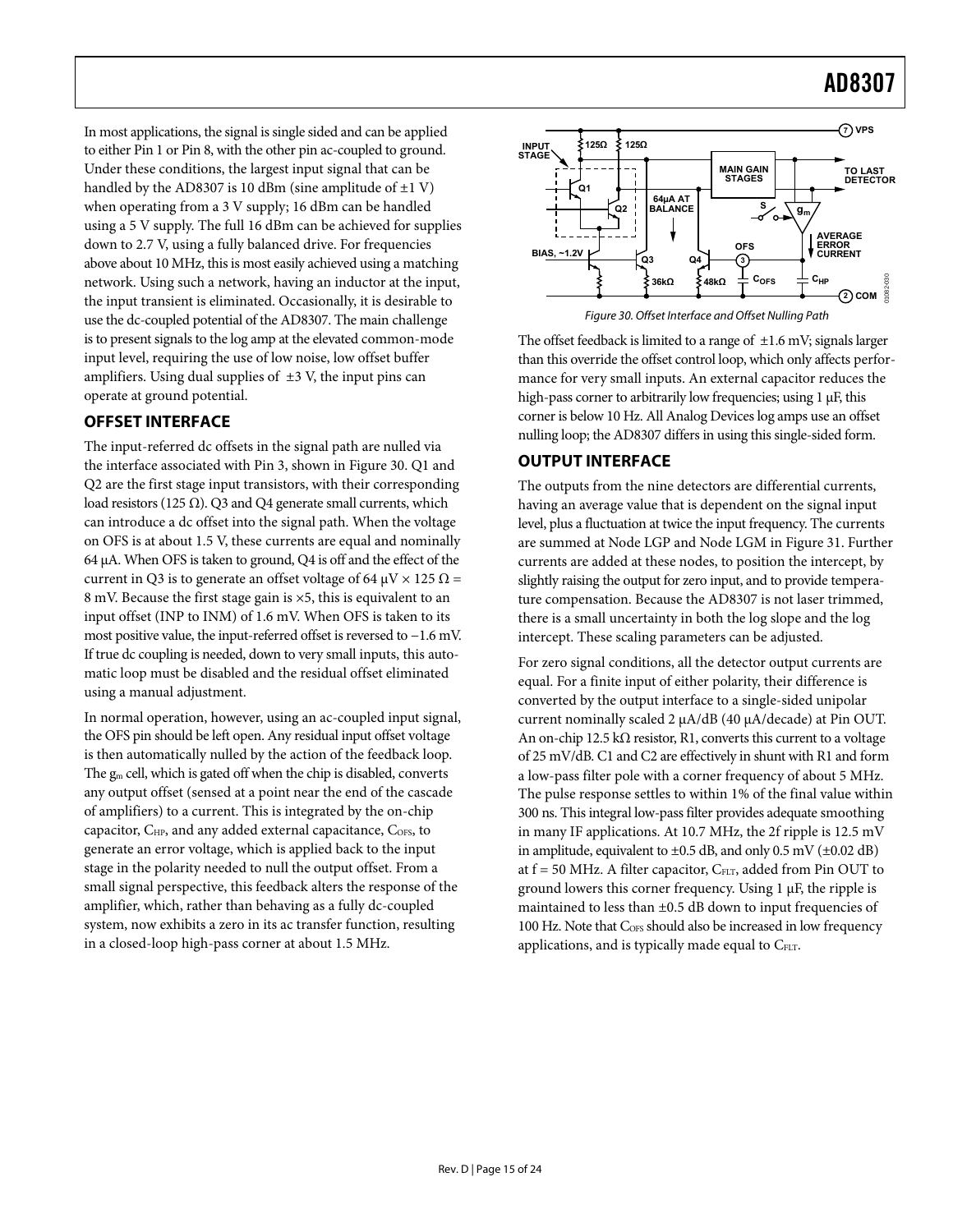It can be desirable to increase the speed of the output response, with the penalty of increased ripple. One way to do this is by connecting a shunt load resistor from Pin OUT to ground, which raises the low-pass corner frequency. This also alters the logarithmic slope, for example, to 7.5 mV/dB using a 5.36 kΩ resistor, while reducing the 10% to 90% rise time to 25 ns. The ripple amplitude for the 50 MHz input remains at 0.5 mV, but this is now equivalent to  $\pm 0.07$  dB. If a negative supply is available, the output pin can be connected directly to the summing node of an external op amp connected as an inverting mode transresistance stage.

<span id="page-15-0"></span>Note that while the AD8307 can operate down to supply voltages of 2.7 V, the output voltage limit is reduced when the supply drops below 4 V. This characteristic is the result of necessary headroom requirements, approximately two  $V_{BE}$  drops, in the design of the output stage.

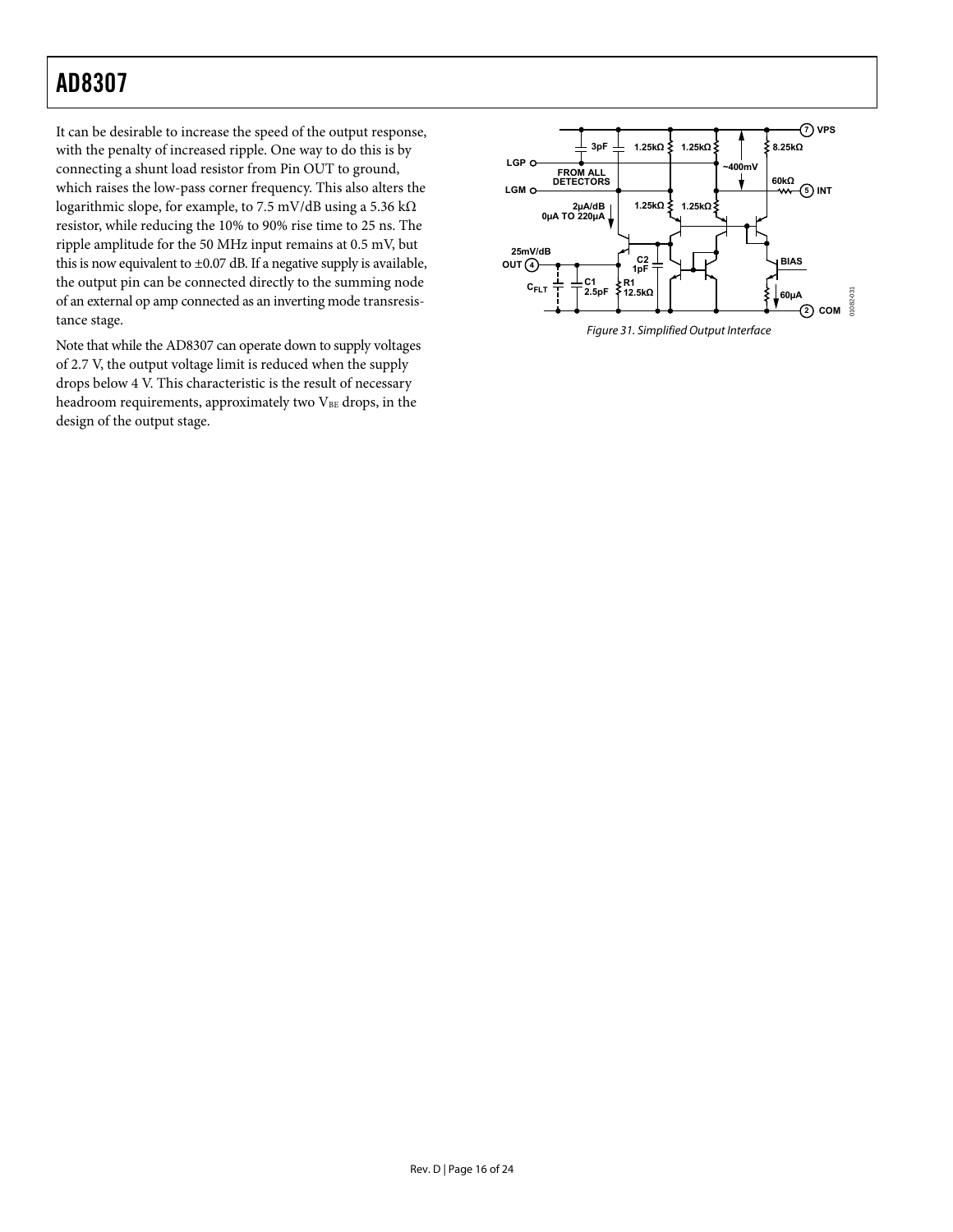### <span id="page-16-0"></span>THEORY OF OPERATION

The AD8307 has very high gain and a bandwidth from dc to over 1 GHz, at which frequency the gain of the main path is still over 60 dB. Consequently, it is susceptible to all signals within this very broad frequency range that find their way to the input terminals. It is important to remember that these are indistinguishable from the wanted signal, and has the effect of raising the apparent noise floor (that is, lowering the useful dynamic range). For example, while the signal of interest can be an IF of 50 MHz, any of the following could easily be larger than the IF signal at the lower extremities of its dynamic range: 60 Hz hum (picked up due to poor grounding techniques), spurious coupling (from a digital clock source on the same PC board), and local radio stations, for example.

Careful shielding is essential. A ground plane should be used to provide a low impedance connection to the common pin, COM, for the decoupling capacitors used at VPS, and as the output ground. It is inadvisable to assume that the ground plane is equipotential. Neither of the inputs should be ac-coupled directly to the ground plane, but should be kept separate from it, being returned instead to the low associated with the source. This can mean isolating the low side of an input connector with a small resistance to the ground plane.

### **BASIC CONNECTIONS**

[Figure 32](#page-16-1) shows the simple connections suitable for many applications. The inputs are ac coupled by C1 and C2, which should have the same value, for example, C<sub>C</sub>. The coupling time constant is  $R_{\text{IN}}$  C $c/2$ , thus forming a high-pass corner with a 3 dB attenuation at  $f_{HP} = 1/(pR_{IN}C_C)$ . In high frequency applications, f<sub>HP</sub> should be as large as possible to minimize the coupling of unwanted low frequency signals. Conversely, in low frequency applications, a simple RC network forming a low-pass filter should be added at the input for the same reason. For the case where the generator is not terminated, the signal range should be expressed in terms of the voltage response and should extend from −85 dBV to +6 dBV.

<span id="page-16-2"></span>

<span id="page-16-3"></span><span id="page-16-1"></span>Figure 32. Basic Connections

Where it is necessary to terminate the source at a low impedance, the resistor  $R_T$  should be added, with allowance for the shunting effect of the basic 1.1 kΩ input resistance  $(R_{\text{IN}})$  of the AD8307. For example, to terminate a 50  $\Omega$  source, a 52.3  $\Omega$  1% tolerance resistor should be used. This can be placed on the input side or the log amp side of the coupling capacitors; in the former case, smaller capacitors can be used for a given frequency range; in the latter case, the effective  $R_{IN}$  is lowered directly at the log amp inputs.

[Figure 33](#page-16-2) shows the output vs. the input level, in dBm, when driven from a terminated 50  $\Omega$  generator, for sine inputs at 10 MHz, 100 MHz, and 500 MHz; [Figure 34](#page-16-3) shows the typical logarithmic conformance under the same conditions. Note that 10 dBm corresponds to a sine amplitude of 1 V, equivalent to an rms power of 10 mW in a 50  $\Omega$  termination. However, if the termination resistor is omitted, the input power is negligible. The use of dBm to define input level therefore needs to be considered carefully in connection with the AD8307.





**100MHz**

Figure 33. Log Response at 10 MHz, 100 MHz, and 500 MHz



**–80 –70 –60 –50 –40 –30 –20 –10 0 10 20**

**INPUT LEVEL (dBm)**

01082-034

**–4 –5**

**–3 –2**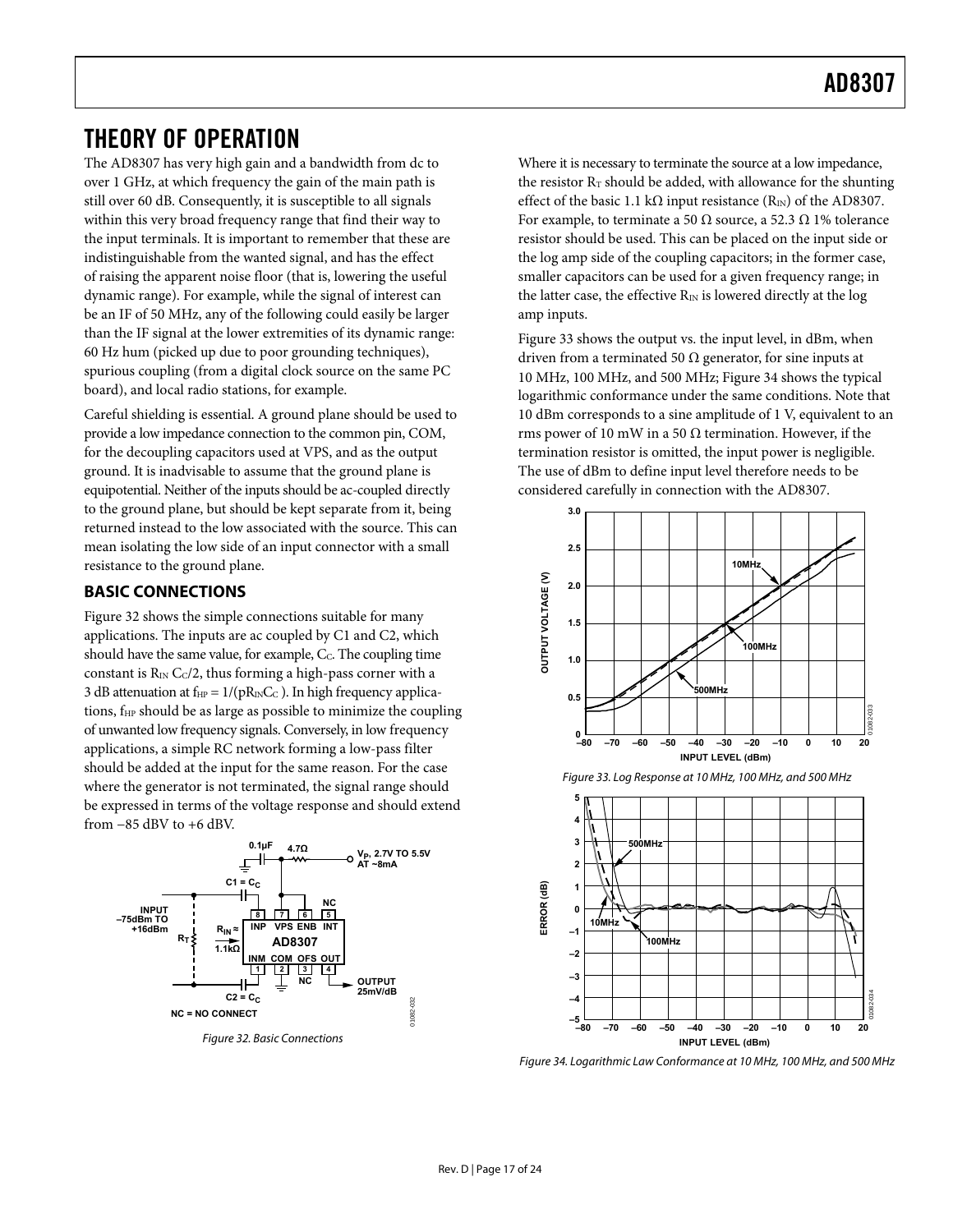### <span id="page-17-0"></span>**INPUT MATCHING**

Where higher sensitivity is required, an input matching network is valuable. Using a transformer to achieve the impedance transformation also eliminates the need for coupling capacitors, which lowers the offset voltage generated directly at the input, and balances the drives to Pin INP and Pin INM. The choice of turns ratio depends somewhat on the frequency. At frequencies below 50 MHz, the reactance of the input capacitance is much higher than the real part of the input impedance. In this frequency range, a turns ratio of about 1:4.8 lowers the input impedance to 50  $\Omega$  while raising the input voltage, thus lowering the effect of the short-circuit noise voltage by the same factor. There is a small contribution from the input noise current, so the total noise is reduced by a lesser factor. The intercept is also lowered by the turns ratio; for a 50  $\Omega$  match, it is reduced by 20 log<sub>10</sub> (4.8) or 13.6 dB.

### <span id="page-17-1"></span>**NARROW-BAND MATCHING**

Transformer coupling is useful in broadband applications. However, a magnetically coupled transformer may not be convenient in some situations. At high frequencies, it is often preferable to use a narrow-band matching network, as shown in [Figure 35](#page-17-1).

<span id="page-17-2"></span>Using a narrow-band matching network has several advantages. The same voltage gain is achieved, providing increased sensitivity, but a measure of selectivity is also introduced. The component count is low: two capacitors and an inexpensive chip inductor. Further, by making these capacitors unequal, the amplitudes at Pin INP and Pin INM can be equalized when driving from a single-sided source, that is, the network also serves as a balun.

[Figure 36](#page-17-2) shows the response for a center frequency of 100 MHz. Note the very high attenuation at low frequencies. The high frequency attenuation is due to the input capacitance of the log amp.



Figure 36. Response of 100 MHz Matching Network

[Table 4](#page-17-3) provides solutions for a variety of center frequencies  $(f_C)$ and matching impedances ( $Z_{\text{IN}}$ ) of nominally 50  $\Omega$  and 100  $\Omega$ . The unequal capacitor values were chosen to provide a wellbalanced differential drive and to allow better centering of the frequency response peak when using standard value components, which generally results in a  $Z_{IN}$  that is not exact. The full AD8307 HF input impedance and the inductor losses are included in the modeling.

<span id="page-17-3"></span>

| $f_c(MHz)$ | $Z_{\text{IN}}(\Omega)$ | C1(pF) | C2(pF) | $L_M(nH)$ | <b>Voltage Gain (dB)</b> |
|------------|-------------------------|--------|--------|-----------|--------------------------|
| 10         | 45                      | 160    | 150    | 3300      | 13.3                     |
| 20         | 44                      | 82     | 75     | 1600      | 13.4                     |
| 50         | 46                      | 30     | 27     | 680       | 13.4                     |
| 100        | 50                      | 15     | 13     | 330       | 13.4                     |
| 150        | 57                      | 10     | 8.2    | 220       | 13.2                     |
| 200        | 57                      | 7.5    | 6.8    | 150       | 12.8                     |
| 250        | 50                      | 6.2    | 5.6    | 100       | 12.3                     |
| 500        | 54                      | 3.9    | 3.3    | 39        | 10.9                     |
| 10         | 103                     | 100    | 91     | 5600      | 10.4                     |
| 20         | 102                     | 51     | 43     | 2700      | 10.4                     |
| 50         | 99                      | 22     | 18     | 1000      | 10.6                     |
| 100        | 98                      | 11     | 9.1    | 430       | 10.5                     |
| 150        | 101                     | 7.5    | 6.2    | 260       | 10.3                     |
| 200        | 95                      | 5.6    | 4.7    | 180       | 10.3                     |
| 250        | 92                      | 4.3    | 3.9    | 130       | 9.9                      |
| 500        | 114                     | 2.2    | 2.0    | 47        | 6.8                      |

#### **Table 4. Narrow-Band Matching Values**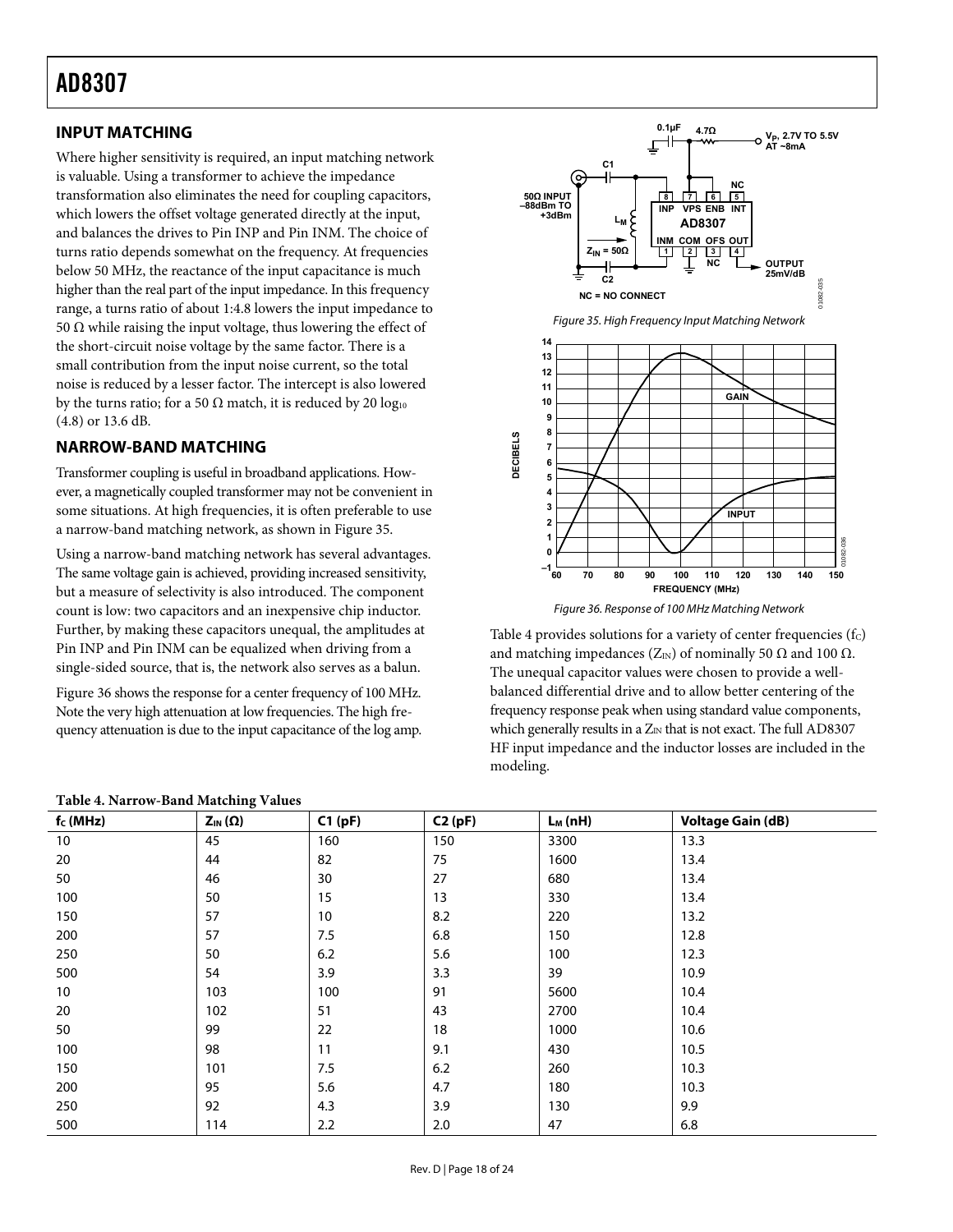### <span id="page-18-1"></span><span id="page-18-0"></span>**SLOPE AND INTERCEPT ADJUSTMENTS**

Where higher calibration accuracy is needed, the adjustments shown in [Figure 37](#page-18-2) can be used, either singly or in combination. The log slope is lowered to 20 mV/dB by shunting the nominally 12.5 kΩ on-chip load resistor (see [Figure 31](#page-15-0)) with 50 kΩ, adjusted by VR1. The calibration range is  $\pm 10\%$  (18 mV/dB to 22 mV/dB), including full allowance for the variability in the value of the internal load. The adjustment can be made by alternately applying two input levels, provided by an accurate signal generator, spaced over the central portion of the log amp's dynamic range, for example, −60 dBm and 0 dBm. An AM modulated signal at the center of the dynamic range can also be used. For a modulation depth, M, expressed as a fraction, the decibel range between the peaks and troughs over one cycle of the modulation period is given by

$$
\Delta dB = 20\log_{10}\frac{1+M}{1-M} \tag{7}
$$

<span id="page-18-2"></span>For example, using an rms signal level of −40 dBm with a 70% modulation depth  $(M = 0.7)$ , the decibel range is 15 dB, as the signal varies from −47.5 dBm to −32.5 dBm.

The log intercept is adjustable over a  $\pm 3$  dB range, which is sufficient to absorb the worst-case intercept error in the AD8307, plus some system level errors. For greater range, set  $R_s$  to zero. VR2 is adjusted while applying an accurately known CW signal near the lower end of the dynamic range to minimize the effect of any residual uncertainty in the slope. For example, to position the intercept to −80 dBm, a test level of −65 dBm can be applied and VR2 adjusted to produce a dc output of 15 dB above zero at 25 mV/dB, which is 0.3 V.



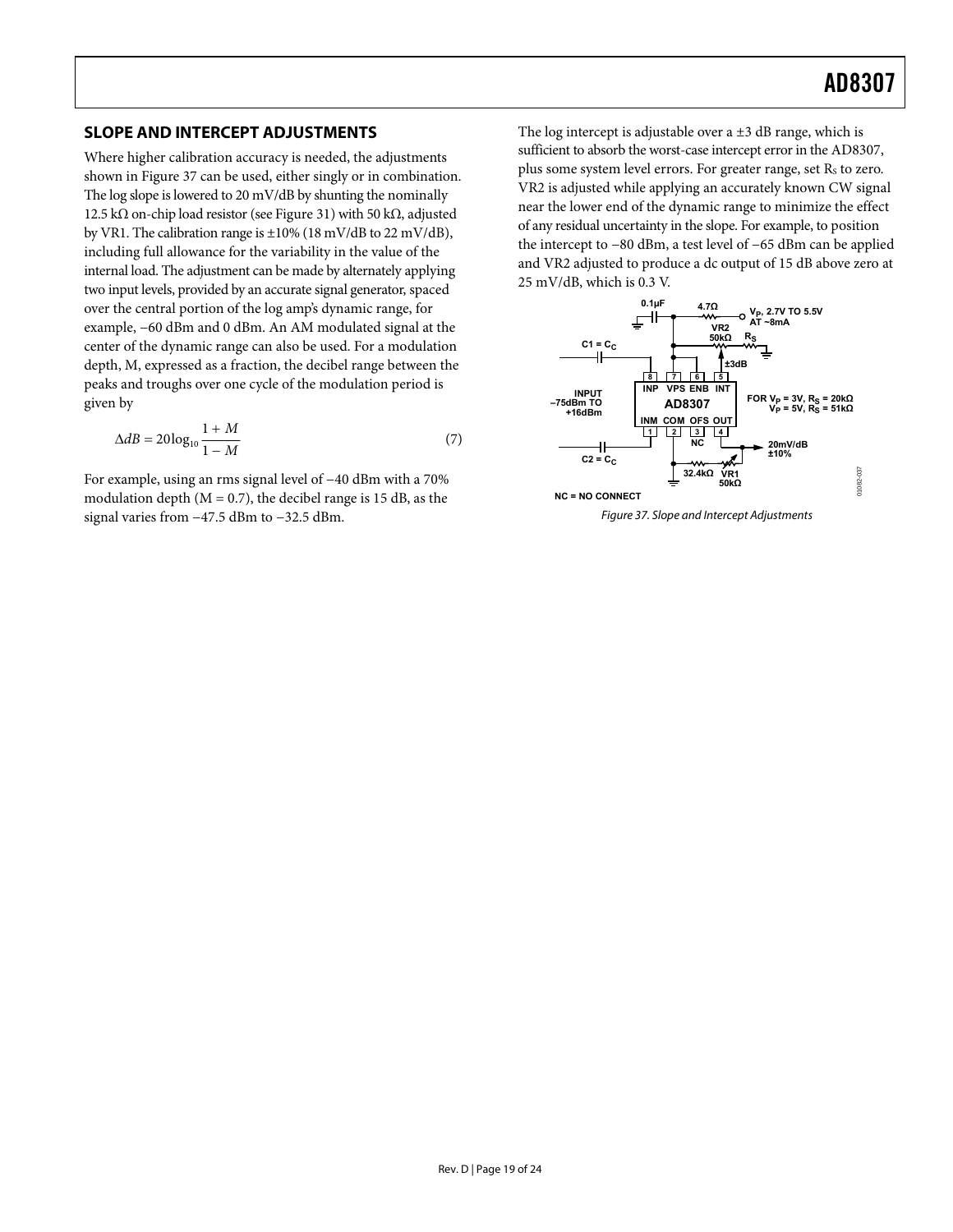### <span id="page-19-1"></span><span id="page-19-0"></span>APPLICATIONS INFORMATION

The AD8307 is a highly versatile and easily applied log amp requiring very few external components. Most applications of this device can be accommodated using the simple connections shown in the preceding section.

### **BUFFERED OUTPUT**

<span id="page-19-3"></span>The output can be buffered and the slope optionally increased by using an op amp. If the single-supply capability is to be preserved, a suitable component is the [AD8031](http://www.analog.com/ad8031). Like the AD8307, it is capable of operating from a 2.7 V supply and features a rail-torail output capability; it is available in a 5-lead version and in dual form as the 8-lead [AD8032](http://www.analog.com/ad8032). [Figure 38](#page-19-2) shows how the slope can be increased to 50 mV/dB (1 V per decade), requiring a 5 V supply (90 dB times 50 mV is a 4.5 V swing). VR1 provides a ±10% slope adjustment; VR2 provides a ±3 dB intercept range. With R2 = 4.99 k $\Omega$ , the slope is adjustable to 25 mV/dB, allowing the use of a 2.7 V supply. Setting R2 to 80.6 kΩ, it is raised to 100 mV/dB, providing direct reading in decibels on a digital voltmeter. Because a 90 dB range now corresponds to a 9 V swing, a supply of at least this amount is needed for the op amp.



Figure 38. Log Amp with Buffered Output

<span id="page-19-4"></span><span id="page-19-2"></span>C1 is optional; it lowers the corner frequency of the low-pass output filter. A value of 0.1 μF should be used for applications in which the output is measured on a voltmeter or other low speed device. On the other hand, when C1 is omitted, the 10% to 90% response time is under 200 ns and is typically 300 ns to 99% of the final value. To achieve faster response times, it is necessary to lower the load resistance at the output of the AD8307, then restore the scale using a higher gain in the op amp. Using  $8.33 \text{ k}\Omega$ , the basic slope is 10 mV/dB; this can be restored to 25 mV/dB using a buffer gain of 2.5. The overall 10% to 90% response time is under 100 ns. [Figure 39](#page-19-3) shows how the output current capability can be augmented to drive a 50  $\Omega$  load; R<sub>T</sub> optionally provides reverse termination, which halves the slope to 12.5 mV/dB.

### **FOUR-POLE FILTER**

In low frequency applications, for example, audio down to 20 Hz, it is useful to employ the buffer amplifier as a multipole low-pass filter to achieve low output ripple while maintaining a rapid response time to changes in signal level.



Figure 39. Cable Driving Log Amp

In [Figure 40](#page-19-4), the capacitor values are chosen for operation in the audio field, providing a corner frequency of 10 Hz, an attenuation of 80 dB/decade above this frequency, and a 1% settling time of 150 ms (0.1% in 175 ms). The residual ripple is  $4 \text{ mV}$  ( $\pm 0.02 \text{ dB}$ ) when the input to the AD8307 is at 20 Hz. This filter can easily be adapted to other frequencies by proportional scaling of C5 to C7 (for example, for 100 kHz use 100 pF). Placed ahead of a digital multimeter, the convenient slope scaling of 100 mV/dB requires only a repositioning of the decimal point to read directly in decibels. The supply voltage for the filter must be large enough to support the dynamic range; a minimum of 9 V is needed for most applications; 12 V is recommended.



Figure 40. Log Amp with Four-Pole Low-Pass Filter

[Figure 40](#page-19-4) also shows the use of an input attenuator that can optionally be employed to produce a useful wide range ac voltmeter with direct decibel scaling. The basic range of −73 dBm to +17 dBm (that is, 50  $\mu$ V rms to 1.6 V rms, for sine excitations) is shifted for illustrative purposes to 5 mV to 160 V rms (at which point the power in R1 is 512 mW). Because the basic input resistance of the AD8307 is not precise, VR1 is used to center the signal range at its input, doubling as a  $\pm 4$  dB intercept adjustment. The low frequency response extends to 15 Hz; a higher corner frequency can be selected as needed by scaling C1 and C2. The shunt capacitor, C3, is used to lower the high frequency bandwidth

to about 100 kHz, and thus lower the susceptibility to spurious signals. Other values should be chosen as needed for the coupling and filter capacitors.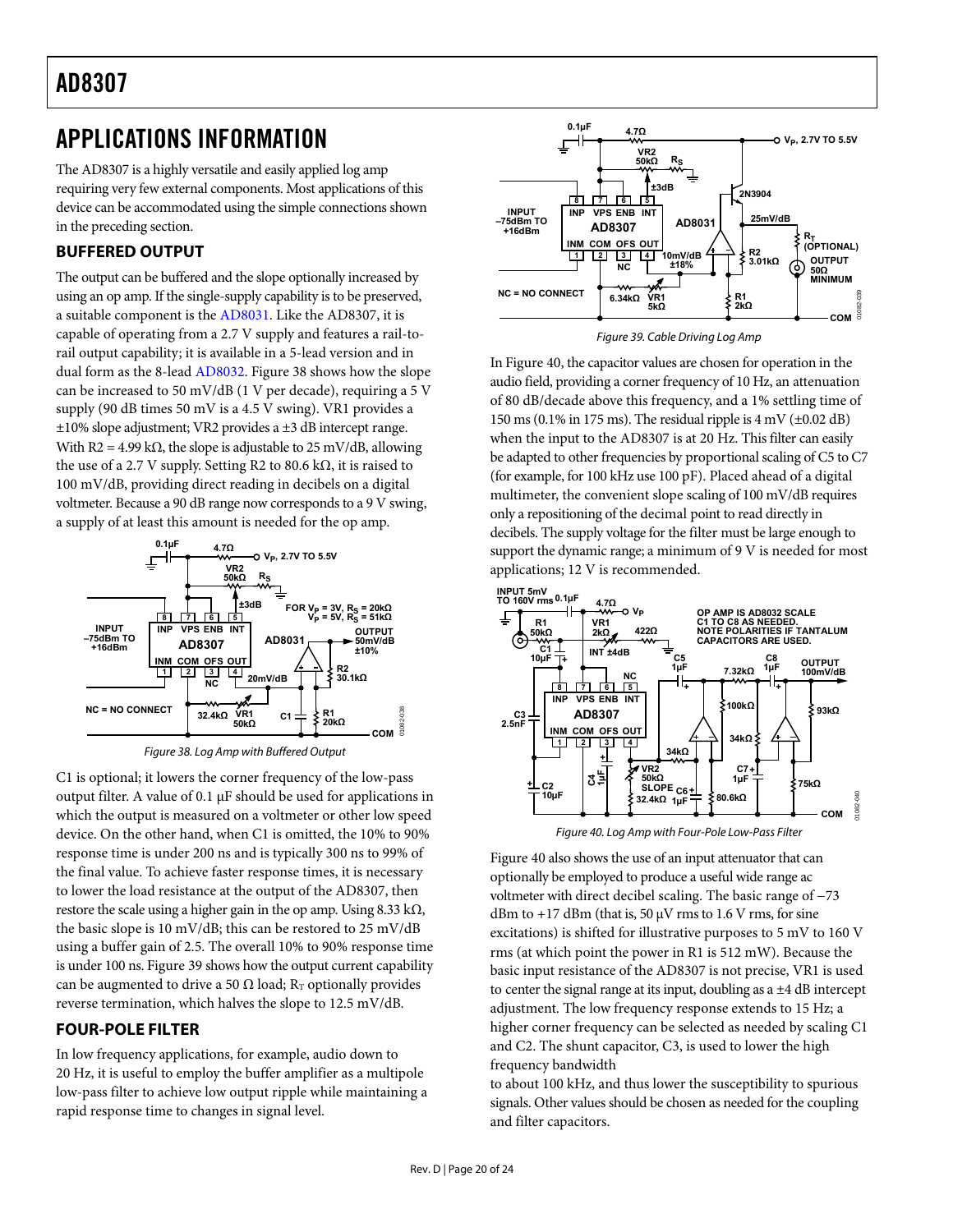### <span id="page-20-1"></span><span id="page-20-0"></span>**1 μW TO 1 kW 50 Ω POWER METER**

The front-end adaptation shown in [Figure 41](#page-20-2) provides the measurement of power being delivered from a transmitter final amplifier to an antenna. The range has been set to cover the power range −30 dBm (7.07 mV rms, or 1 μW) to +60 dBm (223 V rms, or 1 kW). A nominal voltage attenuation ratio of 158:1 (44 dB) is used; thus the intercept is moved from −84 dBm to −40 dBm and the AD8307, scaled 0.25 V/decade of power, now reads 1.5 V for a power level of 100 mW, 2.0 V at 10 W, and 2.5 V at 1 kW. The general expression is

 $P(dBm) = 40 (V_{OUT} - 1)$ 

The required attenuation can be implemented using a capacitive divider, providing a very low input capacitance, but it is difficult to ensure accurate values of small capacitors. A better approach is to use a resistive divider, taking the required precautions to minimize spurious coupling into the AD8307 by placing it in a shielded box with the input resistor passing through a hole in this box, as indicated in [Figure 41](#page-20-2). The coupling capacitors shown in [Figure 41](#page-20-2) are suitable for  $f \ge 10$  MHz. A capacitor can be added across the input pins of the AD8307 to reduce the response to spurious HF signals, which, as previously noted, extends to over 1 GHz.

<span id="page-20-3"></span>The mismatch caused by the loading of this resistor is trivial; only 0.05% of the power delivered to the load is absorbed by the measurement system, a maximum of 500 mW at 1 kW. The postdemodulation filtering and slope calibration arrangements are chosen from other applications described in this data sheet to meet the particular system requirements. The 1 nF capacitor lowers the risk of HF signals entering the AD8307 via the load.



#### <span id="page-20-2"></span>**MEASUREMENT SYSTEM WITH 120 dB DYNAMIC RANGE**

The dynamic range of the AD8307 can be extended further from 90 dB to over 120 dB by the addition of an X-AMP® such as the [AD603](http://www.analog.com/ad603). This type of variable gain amplifier exhibits a very exact exponential gain control characteristic, which is another way of stating that the gain varies by a constant number of decibels for a given change in the control voltage. For the [AD603,](http://www.analog.com/ad603) this scaling factor is 40 dB/V, or 25 mV/dB. It is apparent that this property of a linear-in-dB response is characteristic of log amps; indeed, the AD8307 exhibits the same scaling factor.

The AD603 has a very low input-referred noise:  $1.3 \text{ nV}/\sqrt{\text{Hz}}$  at its 100 Ω input, or 0.9 nV/ $\sqrt{Hz}$  when matched to 50 Ω, equivalent to 0.4 μV rms, or −115 dBm, in a 200 kHz bandwidth. It is also capable of handling inputs in excess of 1.4 V rms, or +16 dBm. It is thus able to cope with a dynamic range of over 130 dB in this particular bandwidth.

If the gain control voltage for the X-AMP is derived from the output of the AD8307, the effect is to raise the gain of this frontend stage when the signal is small and lower it when it is large, but without altering the fundamental logarithmic nature of the response. This gain range is 40 dB, which, combined with the 90 dB range of the AD8307, again corresponds to a 130 dB range.



Figure 42. 120 dB Measurement System

[Figure 42](#page-20-3) shows how these two parts can work together to provide state-of-the-art IF measurements in applications such as spectrum/network analyzers and other high dynamic range instrumentation. To understand the operation, note first that the AD8307 is used to generate an output of about 0.3 V to 2.3 V. This 2 V span is divided by 2 in R5, R6, and R7 to provide the 1 V span needed by the [AD603](http://www.analog.com/ad603) to vary its gain by 40 dB. Note that an increase in the positive voltage applied at GNEG (Pin 2 of the AD603) lowers the gain. This feedback network is tapped to provide a convenient 10 mV/dB scaling at the output node, which can be buffered if necessary.

The center of the voltage range fed back to the AD603 is 650 mV, and the ±20 dB gain range is centered by R1/R2. Note that the intercept calibration of this system benefits from the use of a well-regulated 5 V supply. To absorb the insertion loss of the filter and center the full dynamic range, the intercept is adjusted by varying the maximum gain of the AD603, using VR1. [Figure 43](#page-21-1) shows the AD8307 output over the range −120 dBm to +20 dBm and the deviation from an ideal logarithmic response. The dotted line shows the increase in the noise floor that results when the filter is omitted; the decibel difference is about  $10 \log_{10}(50/0.2)$ or 24 dB, assuming a 50 MHz bandwidth from the AD603. An L-C filter can be used in place of the ceramic filter used in this example.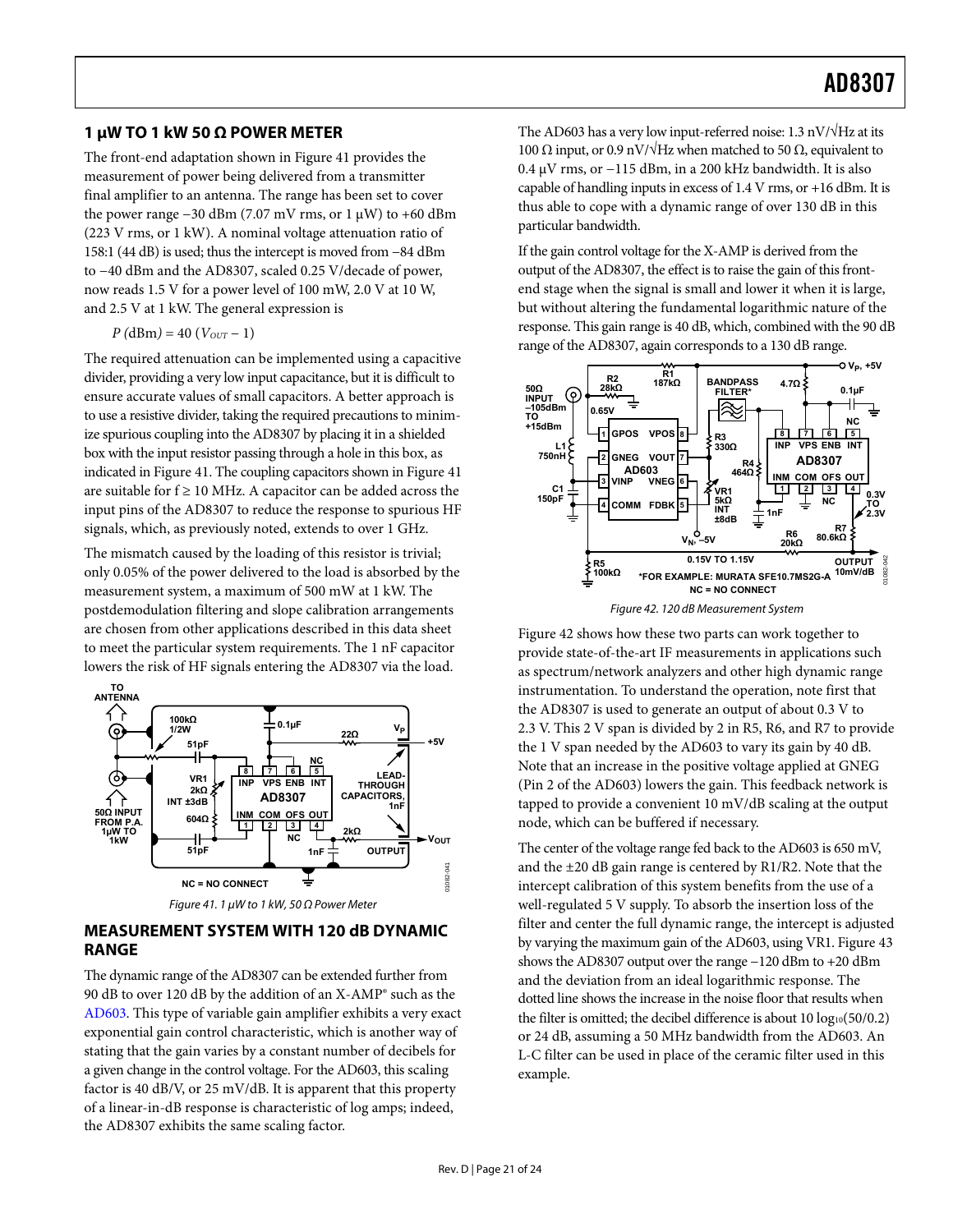<span id="page-21-0"></span>

### <span id="page-21-1"></span>**OPERATION AT LOW FREQUENCIES**

The AD8307 provides excellent logarithmic conformance at signal frequencies that can be arbitrarily low, depending only on the values used for the input coupling capacitors. It can also be desirable to add a low-pass input filter to desensitize the log amp to HF signals. [Figure 44](#page-21-2) shows a simple arrangement, providing coupling with an attenuation of 20 dB; the intercept is shifted up by this attenuation, from −84 dBm to −64 dBm, and the input range is now 0.5 mV to 20 V (sine amplitude).

<span id="page-21-2"></span>A high-pass 3 dB corner frequency of nominally 3 Hz is set by the 10 μF coupling capacitors, C1 and C2, which are preferably tantalum electrolytics (note the polarity) and a low-pass 3 dB

corner frequency of 200 kHz (set by C3 and the effective resistance at the input of 1 kΩ). The  $-1%$  amplitude error points occur at 20 Hz and 30 kHz. These are readily altered to suit other applications by simple scaling. When C3 is zero, the low-pass corner is at 200 MHz. Note that the lower end of the dynamic range is improved by this capacitor, which essentially provides an HF short circuit at the input. This significantly lowers the wideband noise; the noise reduction is about 2 dB compared to when the AD8307 is driven from a 50  $\Omega$  source. Ensure that the output is free of postdemodulation ripple by lowering the low-pass filter time constant, which is provided by C5. With the value shown in [Figure 44](#page-21-2), the output time constant is 125 ms.

See [Figure 40](#page-19-4) for a more elaborate filter. To improve the law conformance at very low signal levels and at low frequencies, add C4 to the offset compensation loop.



Figure 44. Connections for Low Frequency Operation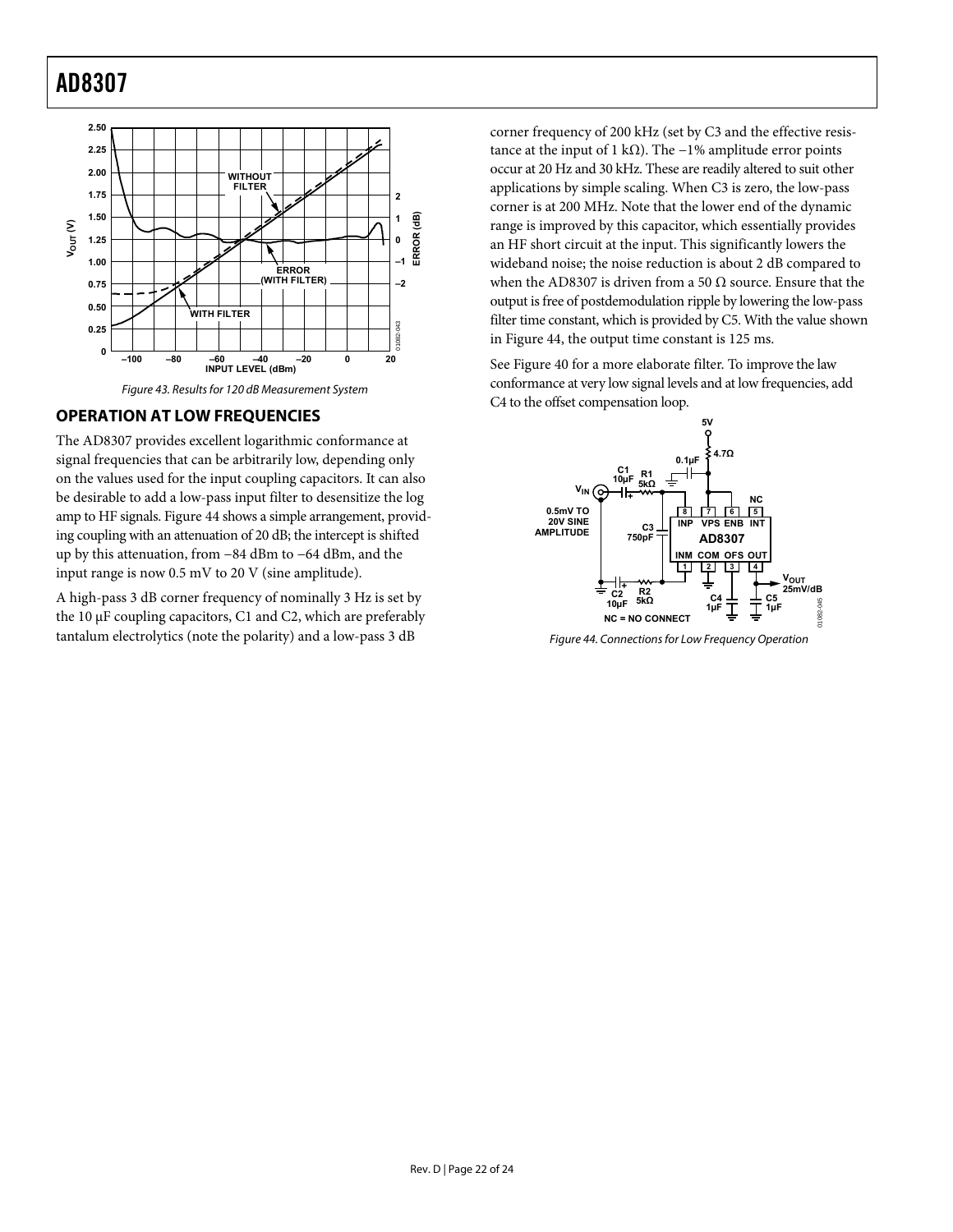### <span id="page-22-0"></span>OUTLINE DIMENSIONS



Dimensions shown in millimeters and (inches)